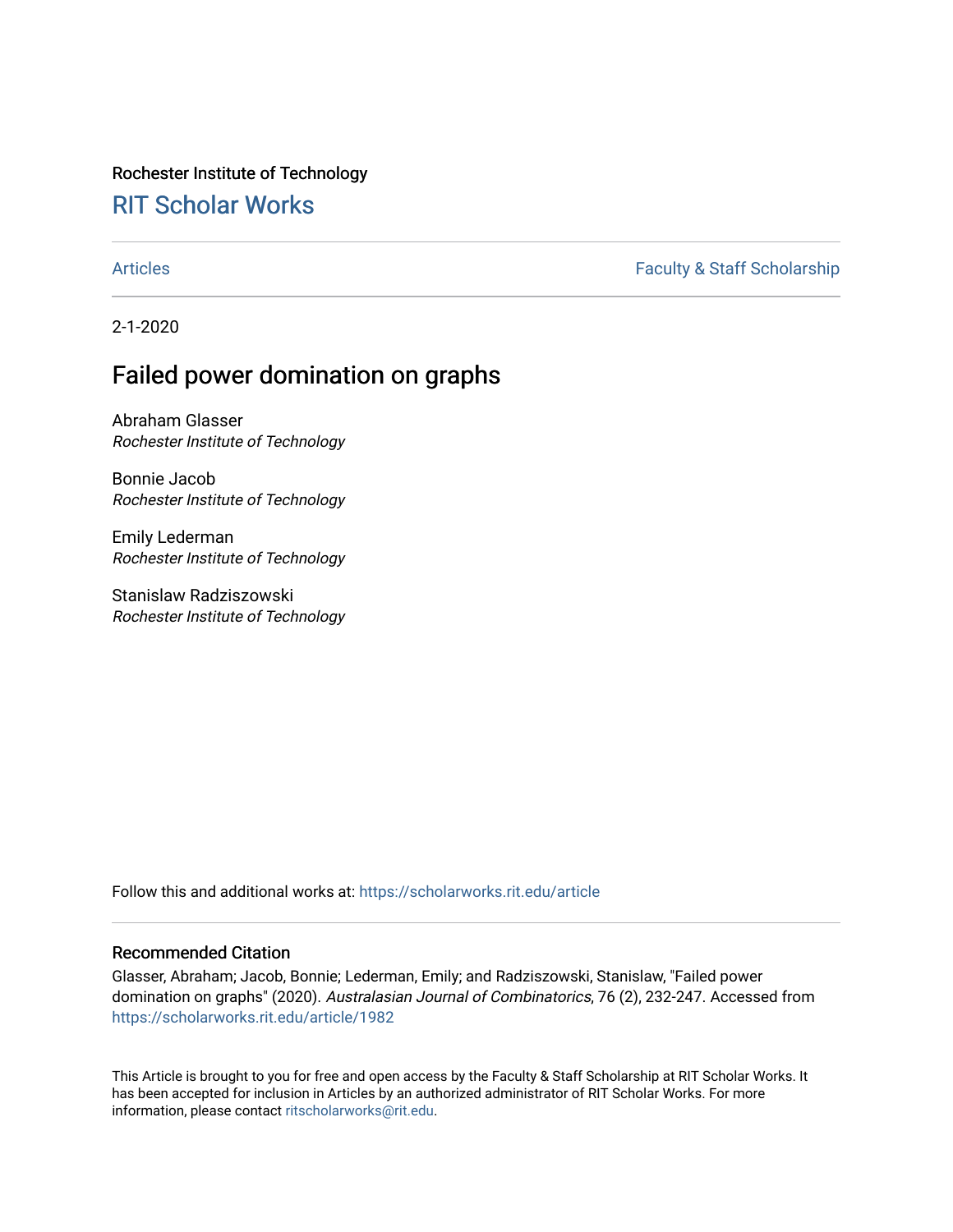# Failed power domination on graphs

ABRAHAM GLASSER

*Golisano College of Computing and Information Sciences Rochester Institute of Technology Rochester, NY 14623 U.S.A.* atg2036@rit.edu

Bonnie Jacob

*Science and Mathematics Department National Technical Institute for the Deaf Rochester Institute of Technology Rochester, NY 14623 U.S.A.* bcjntm@rit.edu

EMILY LEDERMAN STANISŁAW RADZISZOWSKI

> *Department of Computer Science Rochester Institute of Technology Rochester, NY 14623 U.S.A.* erl3193@rit.edu spr@cs.rit.edu

#### **Abstract**

Let G be a simple graph with vertex set V and edge set E, and let  $S \subseteq V$ . The sets  $\mathcal{P}^i(S)$ ,  $i \geq 0$ , of vertices *monitored* by S at the *i*<sup>th</sup> step are<br>given by  $\mathcal{P}^0(S) = N[S]$  and  $\mathcal{P}^{i+1}(S) = \mathcal{P}^i(S) \cup \{y_i\} = N[y] \setminus \mathcal{P}^i(S)$ given by  $\mathcal{P}^0(S) = N[S]$  and  $\mathcal{P}^{i+1}(S) = \mathcal{P}^i(S) \bigcup \{w : \{w\} = N[v] \setminus \mathcal{P}^i(S)$ <br>for some  $v \in \mathcal{P}^i(S)$ . If there exists a such that  $\mathcal{D}^j(S) = V$  then S is for some  $v \in \mathcal{P}^i(S)$ . If there exists j such that  $\mathcal{P}^j(S) = V$ , then S is called a nover dominating set PDS of G. Otherwise, S is a failed nover called a *power dominating set*, PDS, of G. Otherwise, S is a *failed power dominating set*, FPDS.

The *power domination number* of a simple graph G, denoted  $\gamma_p(G)$ gives the minimum number of measurement devices known as phasor measurement units (PMUs) required to observe a power network represented by G, and is the minimum cardinality of any PDS of G. The *failed power domination number* of  $G, \bar{\gamma}_p(G)$ , is the maximum cardinality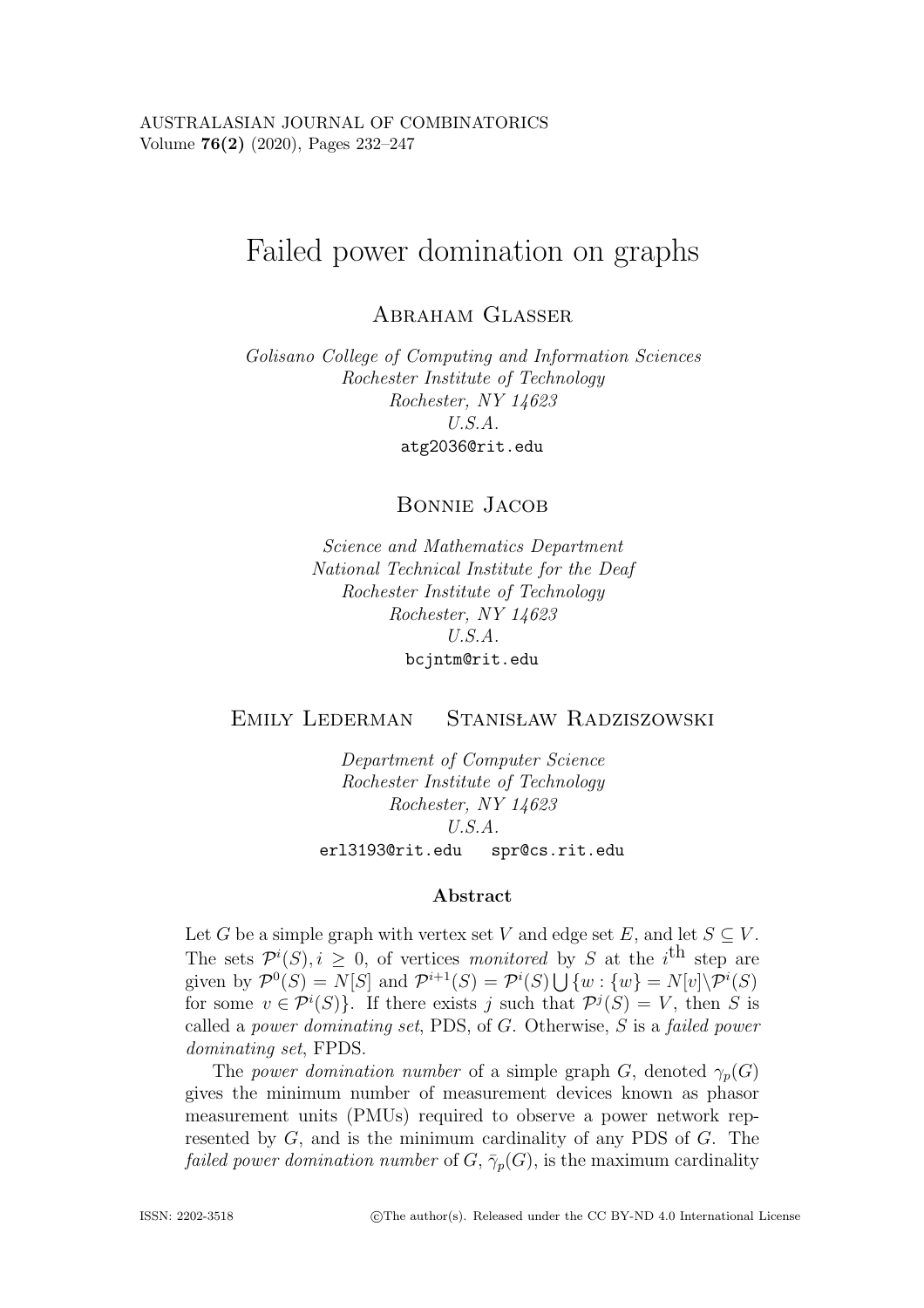of any FPDS of G, and represents the maximum number of PMUs that could be placed on a given power network represented by  $G$ , but fail to observe the full network. As a consequence,  $\bar{\gamma}_p(G)+1$  gives the minimum number of PMUs necessary to successfully observe the full network no matter where they are placed.

We prove that  $\bar{\gamma}_p(G)$  is NP-hard to compute, determine graphs in which every vertex is a PDS, and compare  $\bar{\gamma}_p(G)$  to similar parameters.

## **1 Introduction**

This paper studies power domination on graphs, which arose because of applications to electric power networks [5, 16]. We denote by  $G = (V, E)$  a graph with vertex set V and edge set E. In keeping with [11], which we refer to throughout the paper for basic graph theory definitions, we assume that the graph is finite and simple. In cases where the graph in question is ambiguous, we use  $V(G)$  and  $E(G)$ . The *open neighborhood* of a vertex  $v \in V$ , denoted  $N_G(v)$  or  $N(v)$  when the graph is understood, is the set of neighbors of v, where u and v are referred to as *neighbors* of each other if uv is an edge of G. The *closed neighborhood* of v,  $N[v]$ , is  $N(v) \cup \{v\}$ . The *open neighborhood* of a set  $S \subseteq V$ , denoted  $N(S)$ , is the union of open neighborhoods of vertices in S, and the *closed neighborhood* of S, N[S], is defined as  $S \cup N(S)$ . A vertex v is *dominated by* S if  $v \in N[S]$ . A set S is a *dominating set* if  $N[S] = V$ . The minimum cardinality of all dominating sets of G is the *domination number*  $\gamma(G)$ .

Power domination differs from domination in that it contains a second step known as the *propagation step*. We use notation similar to that formalized in [1]. Let  $i \in \mathbb{N}_0 = \{0, 1, 2, 3, \ldots\}$ . If G is a graph and  $S \subseteq V$ , then the set of vertices *monitored* by S at Step *i*, denoted  $\mathcal{P}^i(S)$ , is defined as follows.

- $\mathcal{P}^0(S) = N[S],$
- $\mathcal{P}^{i+1}(S) = \mathcal{P}^{i}(S) \bigcup \{w : \{w\} = N[v] \backslash \mathcal{P}^{i}(S) \text{ for some } v \in \mathcal{P}^{i}(S) \}.$

That is, Step 0 consists of finding the set of vertices dominated by S. For Step  $i > 0$ , if a vertex v in  $\mathcal{P}^{i}(S)$  has exactly one neighbor w outside of  $\mathcal{P}^{i}(S)$ , then we add w to  $\mathcal{P}^{i+1}(S)$ . The step corresponding to  $i = 0$  is known as the *domination step* add w to  $\mathcal{P}^{i+1}(S)$ . The step corresponding to  $i = 0$  is known as the *domination step* and those corresponding to  $i > 0$  as the *propagation steps*. Note that for any  $i \geq 0$ ,  $\mathcal{P}^i(S) \subseteq \mathcal{P}^{i+1}(S)$ . Also, if  $\mathcal{P}^{i_0+1}(S) = \mathcal{P}^{i_0}(S)$  for some  $i_0$ , then  $\mathcal{P}^{j}(S) = \mathcal{P}^{i_0}(S)$  for any  $j \geq i_0$ , and then we write  $\mathcal{P}^{\infty}(S) = \mathcal{P}^{i_0}(S)$ .

**Definition 1.1** a. A *power dominating set* (PDS) of G is a set  $S \subseteq V$  such that  $\mathcal{P}^{\infty}(S) = V.$ 

b. A *failed power dominating set* (FPDS) is a set  $S \subseteq V$  such that S is not a PDS.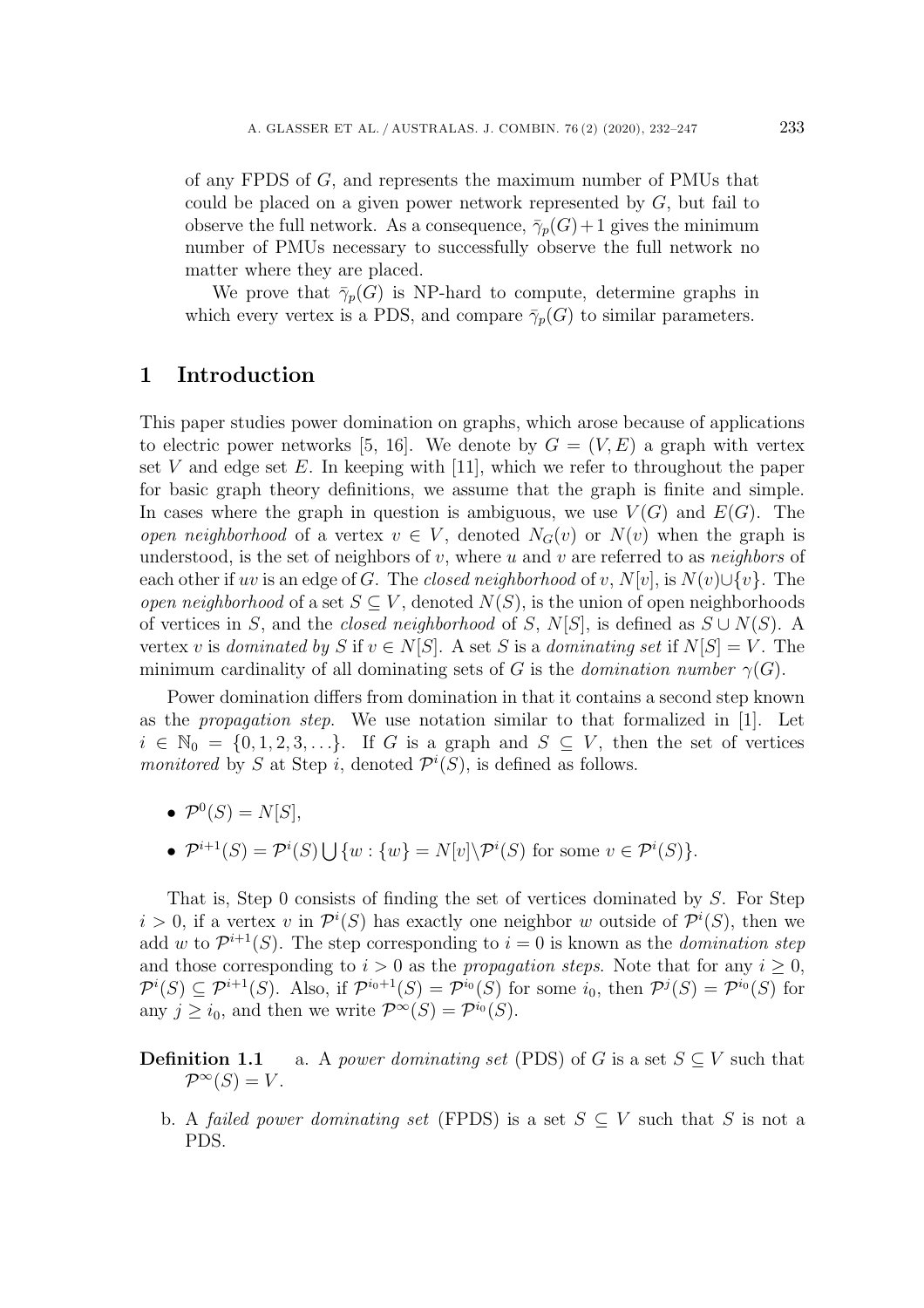- c. A *stalled power dominating set* (SPDS) is a set  $S \subseteq V$  such that  $\mathcal{P}^{\infty}(S) =$  $\mathcal{P}^0(S)$ . That is, after the domination step, no propagation steps occur.
- d. The *power domination number* of G, denoted by  $\gamma_p(G)$ , is the minimum cardinality among all power dominating sets of G.
- e. The *failed power domination number* of G, denoted by  $\bar{\gamma}_p(G)$ , is the maximum cardinality among all failed power dominating sets of G.

If S is an SPDS in G such that  $S \cup \{u\}$  is a PDS for any vertex  $u \in V \backslash S$ , then we say that S is *maximally stalled*. To indicate that S is an SPDS and  $\mathcal{P}^0(S) \subsetneq V$ , we<br>say that S is *properly stalled*. In [15], the authors defined a critical set in the context say that S is *properly stalled*. In [15], the authors defined a critical set in the context of directed graphs, which can be stated for undirected graphs as follows: a vertex set W is a *weakly critical set* of G if there is no vertex outside W that has exactly one neighbor in  $W$ . The results of this paper could be framed in terms of critical sets; however we use SPDS to connect these results with related work in zero forcing on undirected graphs [4, 13, 22]. Figures 1 and 2 show an example of a graph  $G$  with  $\gamma_p(G) \leq 2$  but  $\bar{\gamma}_p(G) \geq 20$ .





Figure 1: A PDS S in blue Figure 2: An FPDS / SPDS in blue

In this paper, we determine the computational complexity of the decision problem for failed power domination. We also study extremal values of  $\bar{\gamma}_p(G)$  and find graphs that attain them. We present a list of graphs that have  $\bar{\gamma}_p(G) = 0$ , which is a particularly interesting case, since  $\bar{\gamma}_p(G) = 0$  implies that any nonempty set of vertices in G is a PDS. We also discuss the relationship between  $\bar{\gamma}_p(G)$  and some related parameters.

## **2 Motivation and related parameters**

The idea of power domination on graphs is motivated by the need to monitor electric power networks. In [5], the authors describe the problem of observing a power system while minimizing the number of measurement devices known as phasor measurement units (PMUs) on the network. A PMU measures the voltage and phase angle, and allows for synchronization [20], which is one strategy described in [17] for making the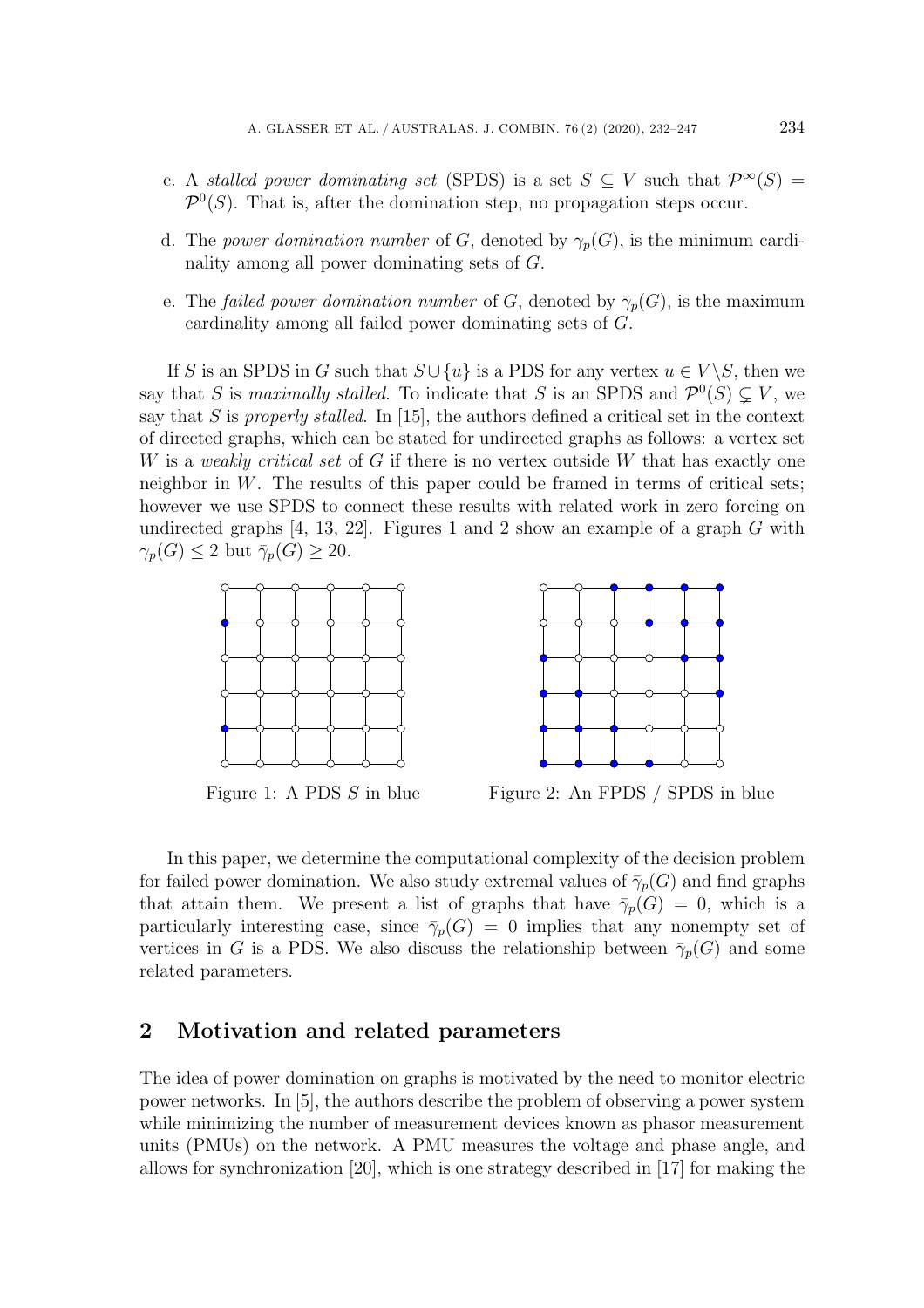power grid more robust. If a PMU measures the voltage and phase angle of vertex v (or edge e), then v (or e) is said to be *observed*. The vertex on which a PMU is placed is observed, as are its incident edges and adjacent vertices. In addition, any vertex that is incident to an observed edge is observed; any edge joining two observed vertices is observed; finally, from Kirchhoff's Law, given an observed vertex  $v$  with  $k$ incident edges, if  $k-1$  of the edges are observed, then all k are observed. In [16] the authors formulate and investigate this problem as a graph theoretic problem. Later, Brueni and Heath [9] and Kneis et al. [19] independently showed that the problem can be simplified to omit any reference to edges. The formal set definition of  $\mathcal{P}^i(S)$ <br>was introduced in [1] was introduced in [1].

Under the model described in [16], the power domination number  $\gamma_p(G)$  gives the minimum number of PMUs required to observe a power network represented by graph G. The power domination number has been studied for multiple families of graphs [8, 12, 24], as has the complexity of  $\gamma_p(G)$  [16]. On the other hand, the failed power domination number  $\bar{\gamma}_p(G)$  that we defined above gives a worst case scenario: what is the maximum number of PMUs that we could use on a given network represented by G, but fail to observe the full network? In addition,  $\bar{\gamma}_p(G) + 1$  gives us the minimum number of PMUs necessary to successfully observe the full network no matter where we place the PMUs.

The concept of zero forcing, while related to power domination, was introduced in 2008 in the context of minimum rank problems [2, 6] as well as quantum networks in 2007 [10]. Zero forcing acts like power domination, but without the domination step. That is, given a set S,  $\mathcal{Q}^0(S) = S$ , and for  $i \in \mathbb{N}_0$ ,  $\mathcal{Q}^{i+1}(S) =$  $\mathcal{Q}^i(S) \bigcup \{ N[v] : v \in \mathcal{Q}^i(S) \text{ and } |N[v] \setminus \mathcal{Q}^i(S)| = 1 \}.$  Note that there exists an  $i_0$  such that for all  $i > i_0$ ,  $\mathcal{Q}^i(S) = \mathcal{Q}^{i_0}(S)$ , so we write  $\mathcal{Q}^{\infty}(S) = \mathcal{Q}^{i_0}(S)$ . If  $\mathcal{Q}^{\infty}(S) = V$ that for all  $j>i_0$ ,  $\mathcal{Q}^j(S) = \mathcal{Q}^{i_0}(S)$ , so we write  $\mathcal{Q}^{\infty}(S) = \mathcal{Q}^{i_0}(S)$ . If  $\mathcal{Q}^{\infty}(S) = V$ , then S is a *zero forcing set*. Otherwise, S is a *failed zero forcing set*. The smallest cardinality of any zero forcing set in  $G$  is the *zero forcing number*  $Z(G)$ , and the largest cardinality of any failed zero forcing set is the *failed zero forcing number*  $F(G)$  [4, 13]. Complexity results for failed zero forcing were established in [22].

**Remark 2.1** *For a graph*  $G = (V, E)$ *, suppose*  $S \subseteq S' \subseteq V$ *. Then,* 

- 1.  $\mathcal{Q}^{\infty}(S) \subseteq \mathcal{Q}^{\infty}(S')$ , and
- 2.  $\mathcal{P}^{\infty}(S) \subseteq \mathcal{P}^{\infty}(S')$ .

PROOF: Suppose  $S \subseteq S' \subseteq V$ . Then  $\mathcal{Q}^0(S) \subseteq \mathcal{Q}^0(S')$ . Assume  $\mathcal{Q}^k(S) \subseteq \mathcal{Q}^k(S')$ .<br>If  $u \in \mathcal{Q}^{k+1}(S)$  then either  $u \in \mathcal{Q}^k(S)$  implying  $u \in \mathcal{Q}^{k+1}(S')$  or there exists If  $u \in \mathcal{Q}^{k+1}(S)$ , then either  $u \in \mathcal{Q}^{k}(S)$ , implying  $u \in \mathcal{Q}^{k+1}(S')$ , or there exists  $v \in O^{k}(S)$  such that  $N[v] \setminus O^{k}(S) = \{u\}$  giving us  $N[v] \setminus \{u\} \subset O^{k}(S')$ . Thus  $u \in$  $v \in \mathcal{Q}^k(S)$  such that  $N[v] \backslash \mathcal{Q}^k(S) = \{u\}$  giving us  $N[v] \backslash \{u\} \subseteq \mathcal{Q}^k(S')$ . Thus  $u \in \mathcal{Q}^{k+1}(S')$ . Hence  $\mathcal{Q}^i(S) \subset \mathcal{Q}^i(S')$  for any  $i \in \mathbb{N}_0$ , giving us  $\mathcal{Q}^{\infty}(S) \subset \mathcal{Q}^{\infty}(S')$ .  $\mathcal{Q}^{k+1}(S')$ . Hence  $\mathcal{Q}^i(S) \subseteq \mathcal{Q}^i(S')$  for any  $i \in \mathbb{N}_0$ , giving us  $\mathcal{Q}^{\infty}(S) \subseteq \mathcal{Q}^{\infty}(S')$ .

To prove 2, let  $u \in \mathcal{P}^0(S)$ . Then  $u \in N[v]$  for some  $v \in S$ . Since  $S \subseteq S'$ , we have  $u \in \mathcal{D}^0(S')$  Thus  $\mathcal{D}^0(S) \subset \mathcal{D}^0(S')$ . The remainder of the proof is identical to the  $u \in \mathcal{P}^0(S')$ . Thus,  $\mathcal{P}^0(S) \subseteq \mathcal{P}^0(S')$ . The remainder of the proof is identical to the proof of 1.  $\Box$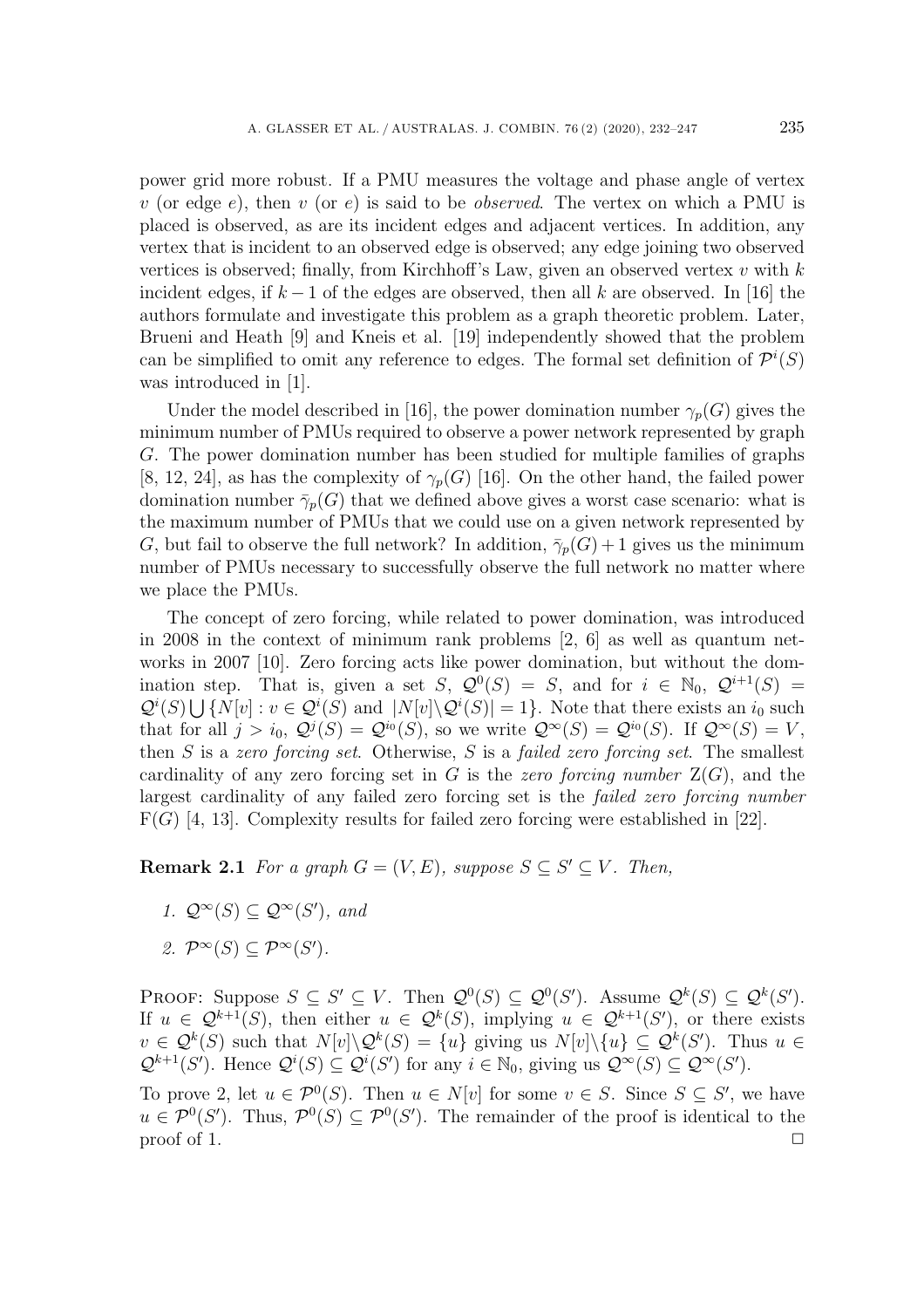Since any set  $S \subseteq V$  is a subset of the set of vertices it dominates, we have the following observation.

**Observation 2.2**  $\bar{\gamma}_p(G) \leq F(G)$ *.* 

# **3 Complexity**

In this section, we show that it is NP-hard to determine whether G has a failed power dominating set of cardinality at least k. We use a similar technique to the one used in [22] to show NP-completeness of failed zero forcing parameters.

We state two definitions that we use in this section and the sections that follow. A graph G is *connected* if G contains a path from u to v for every  $u, v \in V(G)$ , and *disconnected* otherwise. Note that the trivial graph, which is a graph with  $|V(G)| = 1$ and  $E(G) = \emptyset$ , is connected. For  $S \subseteq V(G)$  where S is nonempty, the *subgraph of* G *induced by* S, denoted G[S] has S as its vertex set, and two vertices  $u, v \in S$  are neighbors in  $G[S]$  if and only if they are neighbors in  $G$ .

FAILED POWER DOMINATING SET (FPDS),  $(G, m)$ Instance: Graph  $G = (V, E)$  and a positive integer m. Question: Does G have a proper stalled subset of cardinality at least m?

To prove that FPDS is NP-hard, we construct a polynomial reduction from the well-known NP-complete problem, INDEPENDENT SET, which remains NPcomplete when restricted to connected graphs [22].

INDEPENDENT SET,  $(G, k)$ 

Instance: Connected graph  $G = (V, E)$  and a positive integer k. Question: Does  $G$  contain an independent set of cardinality at least  $k$ ?

The domination number of a path on k vertices,  $\gamma(P_k)$ , is known to be  $\lceil k/3 \rceil$  [14].

**Lemma 3.1** *Let* G *be a graph that contains an induced subgraph*  $P_k$ *, where*  $k > 3$ *, all internal vertices of*  $P_k$  *have degree* 2 *in*  $G$ *, and at least one end vertex of*  $P_k$ *has degree* 1 *in* G. If S *is an SPDS containing at least one vertex of*  $P_k$ *, then*  $|S \cap P_k| \geq \gamma(P_k) = [k/3]$ . If S is maximally stalled and contains at least one vertex *of*  $P_k$ *, then*  $|S \cap P_k| \geq k - 1$ *.* 

PROOF: Note that if there are at least two adjacent vertices in  $\mathcal{P}^0(S) \cap P_k$ , then for some  $i \geq 0$ ,  $V(P_k) \subseteq \mathcal{P}^i(S)$ . If there is a vertex in  $S \cap P_k$ , then after the domination<br>step, there are at least two adjacent vertices from  $P_k$  in  $\mathcal{D}^0(S)$ . Thus, if S is stalled step, there are at least two adjacent vertices from  $P_k$  in  $\mathcal{P}^0(S)$ . Thus, if S is stalled, it must be that at least  $\gamma(P_k)$  vertices on the path are in S; otherwise,  $\mathcal{P}^1(S)\backslash \mathcal{P}^0(S)$ is nonempty.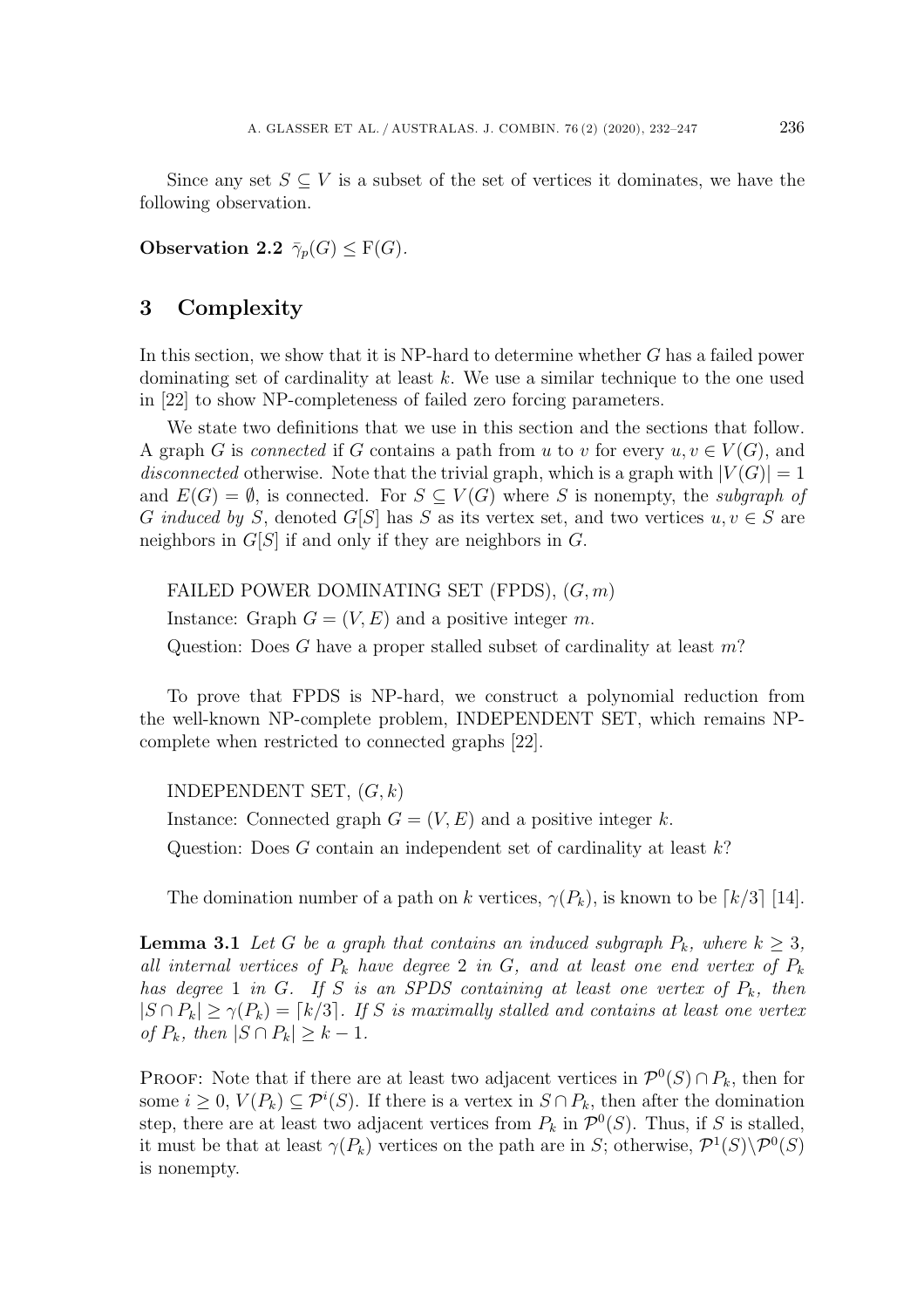Since at least  $\gamma(P_k)$  vertices on the path  $P_k$  are in S, it follows that  $\mathcal{P}^0(S)$  contains all vertices in  $P_k$ . Thus, if S is maximally stalled and contains at least one vertex of  $P_k$ , it must contain all vertices other than the end vertex that may not have degree 1. That is,  $|S \cap P_k| > k - 1$ . 1. That is,  $|S \cap P_k| \geq k - 1$ .

To prove the following lemma, we construct a polynomial reduction from INDE-PENDENT SET. An example reduction instance is shown in Figures 3 and 4.



Figure 4: The graph G' with FPDS S in blue,  $|S| = 66$ 

### **Lemma 3.2** *FAILED POWER DOMINATING SET is NP-hard.*

PROOF: Suppose  $(G, k)$  with  $n = |V| \geq 3, k \geq 2$  is an instance of INDEPENDENT SET. We construct from it an instance  $(G', m)$  of FPDS for  $m = n^2|E| + k$ . Let U be<br>an independent set of G. Then  $U' = U \cup V' \cup V' \cup \dots \cup V'$  is an SPDS of cardinality an independent set of G. Then  $U' = U \cup V'_1 \cup V'_2 \cup \cdots \cup V'_{n^2}$  is an SPDS of cardinality<br> $n^2|E| + k$  in  $G'$  where  $G' = (V' \, E')$  is constructed as follows  $n^2|E| + k$  in  $G'$ , where  $G' = (V', E')$  is constructed as follows.

- 1.  $V \subseteq V'$ .
- 2. Subdivide every edge of G. That is, for each  $e = \{u, v\} \in E$ , add a vertex  $v_{\epsilon_0}$ to V', and let  $\{u, v_{e_0}\}, \{v_{e_0}, v\} \in E'$ . Let  $V'_0$  denote these added vertices, and  $E'$  the added edges  $E'_0$  the added edges.
- 3. For each  $e = \{u, v\} \in E$ , add vertices  $v_{e_1}$  through  $v_{e_{n^2}}$  to V'. For each  $i =$ <br>1.2.  $n^2$  let V' denote all  $v_i \in V'$  and add edge  $e_i = \{v_i, v_i\}$  to  $E'$ . Let 1, 2,...,n<sup>2</sup>, let  $V'_i$  denote all  $v_i \in V'$ , and add edge  $e_i = \{v_{e_{i-1}}, v_{e_i}\}$  to E'. Let  $P(e)$  denote the path from  $v_i$  to  $v_j$ . Let the set of all such paths be denoted  $P(e)$  denote the path from  $v_{e_0}$  to  $v_{e_{n2}}$ . Let the set of all such paths be denoted  $\rho$ .
- 4. Add a vertex x to V'. For each vertex  $v_{e_0} \in V'_0$ , add  $\{x, v_{e_0}\}\)$  to E'.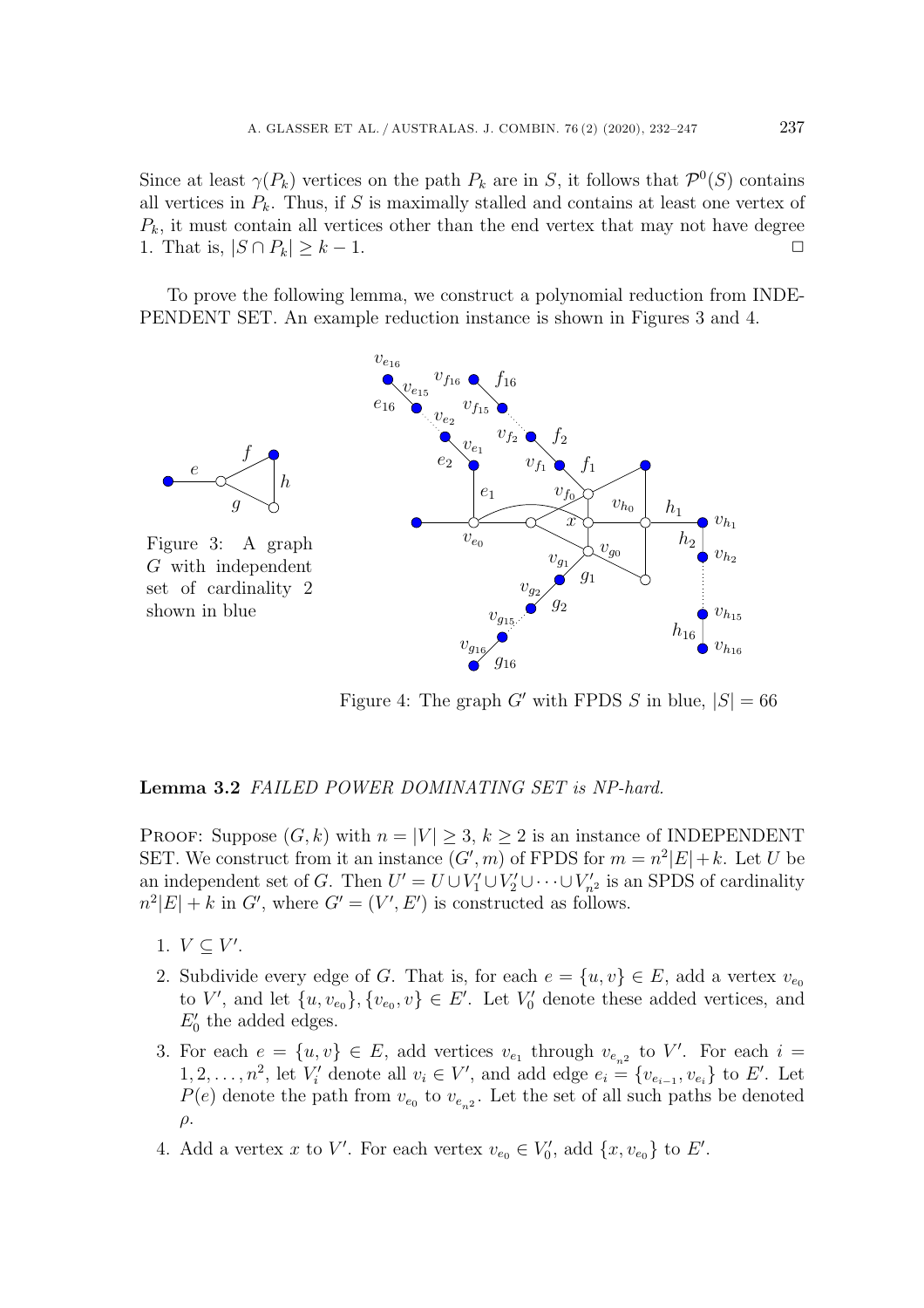To see that U' is an SPDS in G', note that  $\mathcal{P}^0(U') = U \cup V'_0 \cup V'_1 \cup V'_2 \cup \cdots \cup V'_{n^2}$ .

If U' is not an SPDS, then  $\mathcal{P}^1(U')\backslash \mathcal{P}^0(U')$  is nonempty. The only vertices in  $V'\backslash \mathcal{P}^0(U')$  are x and the vertices from  $V\backslash U$ . We know that  $N_{\alpha}(x) = V'$  but  $V' \backslash \mathcal{P}^0(U')$  are x and the vertices from  $V \backslash U$ . We know that  $N_{G'}(x) = V'_0$ , but<br>each vertex in V' has at least one other neighbor in  $V \backslash (U \cup \mathcal{D}^0(S))$  (since U is an each vertex in  $V'_0$  has at least one other neighbor in  $V \setminus (U \cup \mathcal{P}^0(S))$  (since U is an independent set in G). Hence  $x \notin \mathcal{P}^1(U')$ . Similarly for any vertex  $v \in V \setminus U$  the independent set in G). Hence,  $x \notin \mathcal{P}^1(U')$ . Similarly, for any vertex  $v \in V \backslash U$ , the neighborhood  $N_{\mathcal{Q}}(v)$  is contained in  $V'$ . But for each  $v \in V'$ ,  $N_{\mathcal{Q}}(v)$ , includes x neighborhood  $N_{G'}(v)$  is contained in  $V'_0$ . But for each  $v_{e_0} \in V'_0$ ,  $N_{G'}(v_{e_0})$  includes x<br>and one vertex from  $V \setminus U$ . Hence if  $v \in V \setminus U$  then  $v \notin \mathcal{D}^1(U')$  and  $U'$  is stalled and one vertex from  $V \backslash U$ . Hence if  $v \in V \backslash U$ , then  $v \notin \mathcal{P}^1(U')$ , and  $U'$  is stalled.

Suppose that  $S \subseteq V(G'$ <br>for each path  $P(e) \in e$ Suppose that  $S \subseteq V(G')$  is maximally stalled with  $|S| \geq n^2|E|+2$ . We will show that for each path  $P(e) \in \rho$ ,  $|S \cap P(e)| \geq n^2$ . Since  $|V'| = (n^2 + 1)|E| + n + 1$ , there are<br>at most  $|E| + n - 1$  vertices in  $V' \subseteq$  Each path  $P(e)$  has  $n^2 + 1$  vertices. Note that at most  $|E| + n - 1$  vertices in  $V'$ at most  $|E| + n - 1$  vertices in  $V' \setminus S$ . Each path  $P(e)$  has  $n^2 + 1$  vertices. Note that  $n^2+1-(|E|+n-1) \ge n^2-n+2-\frac{n(n-1)}{2} > 1$ , and thus,  $P(e)$  contains at least one<br>vertex in  $S$ , By Lamma 2.1, then  $|S \cap P(e)| > n^2$  implying that  $|x|^2$ ,  $V' \subset \mathcal{D}(S)$ vertex in S. By Lemma 3.1, then,  $|S \cap P(e)| \geq n^2$ , implying that  $\cup_{i=0}^{n^2} V'_i \subseteq \mathcal{P}^0(S)$ .

We show that  $V_0' \cap S = \emptyset$ . Without loss of generality suppose  $v_{e_0} \in S$ . Then  $N_{\alpha}(v_1) - \{y, y, x, y\}$  where  $e - \{y, y\}$  so  $\{y, y, x\} \subset \mathcal{D}^0(S)$ . Since G is connected  $\begin{array}{c}I^{\bullet}G'\ C' \end{array}$ i  $N_{G'}(v_{e_0}) = \{u, v, x, v_{e_1}\}\$  where  $e = \{u, v\}$ , so  $\{u, v, x\} \subseteq \mathcal{P}^0(S)$ . Since G is connected, G' is also connected. Thus, there is a path in G' from u to any vertex in V. Since  $S$  is properly stalled and  $(V' \ Y) \subset \mathcal{D}^0(S)$  it follows that there must be some vertex S is properly stalled and  $(V' \ Y) \subseteq \mathcal{P}^0(S)$ , it follows that there must be some vertex<br> $u \in V$  such that  $u \notin \mathcal{P}^0(S)$ . Then, on the path from u to u there exists  $\hat{e}$  $y \in V$  such that  $y \notin \mathcal{P}^0(S)$ . Then, on the path from u to y, there exists  $\hat{e} =$  $\{w, z\} \in E$  with  $w \in \mathcal{P}^0(S)$  and  $z \notin \mathcal{P}^0(S)$ . Consider the vertex  $v_{\hat{e}_0} \in V'_0$ . The set  $N_{\alpha}[v_{\alpha}] \setminus \mathcal{D}^0(S)$  consists only of the vertex z (since we just noted that  $x \in \mathcal{D}^0(S)$ )  $\mathcal{L}(\mathcal{C}_0 | \mathcal{C}_0) \setminus \mathcal{P}^{\perp}(S)$  consists only of the vertex z (since we just noted that  $x \in \mathcal{P}^{\perp}(S)$ ),<br>so  $z \in \mathcal{P}^{\perp}(S) \setminus \mathcal{P}^0(S)$ , a contradiction of S being stalled. Hence,  $V_0' \cap S = \emptyset$ . Since  $N_{G'}[v_{\hat{e}_0}]\backslash \mathcal{P}^0(S)$  consists only of the vertex z (since we just noted that  $x \in \mathcal{P}^0(S)$ ), we know that for each path  $P(e) \in \rho$ ,  $|P(e) \cap S| \geq n^2$ , it follows that  $\bigcup_{i=1}^{n^2} V_i' \subseteq S$ .

Now, we show that  $x \notin S$ . Suppose  $x \in S$ . Note that  $V \cap S$  is nonempty, because we assumed that  $|S| \geq n^2|E| + 2$ . Also,  $V \setminus S$  is nonempty since we showed that  $\bigcup_{i=0}^{n^2} V'_i \subseteq \mathcal{P}^0(S)$ . Since we're assuming that  $x \in S$ , if  $V \subseteq S$ , then  $\mathcal{P}^0(S) = V'$ , contradicting the assumption that S is properly stalled. Hence there exists an edge contradicting the assumption that  $S$  is properly stalled. Hence, there exists an edge  $e = \{u, v\} \in E$  with  $u \in S$  and  $v \notin S$ . Then the vertex  $v_{e_0}$  has  $N_{G'}[v_{e_0}]\backslash \mathcal{P}^0(S) = \{v\}$ ,<br>and  $\mathcal{P}^1(S) \backslash \mathcal{P}^0(S)$  is nonompty a contradiction of S boing stalled. Hence  $x \notin S$ and  $\mathcal{P}^1(S)\backslash \mathcal{P}^0(S)$  is nonempty, a contradiction of S being stalled. Hence,  $x \notin S$ .

Finally, we will show that  $S \cap V$  is an independent set of G. Suppose there exists an edge  $e = \{u, v\} \in E$  for some  $u, v \in S$ . Then  $v_{e_0}$  has  $N_{G'}[v_{e_0}]\setminus \mathcal{P}^0(S) = \{x\}$ , and  $x \in \mathcal{P}^1(S) \setminus \mathcal{P}^0(S)$  a contradiction of S being stalled. Hence  $S \cap V$  is an independent  $x \in \mathcal{P}^1(S) \backslash \mathcal{P}^0(S)$ , a contradiction of S being stalled. Hence,  $S \cap V$  is an independent set in G.

This gives us that for any maximal properly stalled subset  $S$  of  $V'$ ,

$$
|S| = n^2|E| + t,
$$

where t is the order of independent set  $S \cap V$ . Thus G' has an SPDS of order  $m = n^2|E| + k$  if and only if G has an independent set of order k. The construction<br>of G' is polynomial and thus this completes our proof that FPDS is NP-hard.  $\square$ of  $G'$  is polynomial and thus this completes our proof that FPDS is NP-hard.

For a graph G, positive integer k, and  $S \subseteq V$  with  $|S| \leq k$ , it is verifiable in polynomial time whether or not  $S$  is a PDS [16]. Thus it is verifiable in polynomial time whether S is an FPDS, completing the proof of the following theorem.

**Theorem 3.3** *FAILED POWER DOMINATING SET is NP-complete.*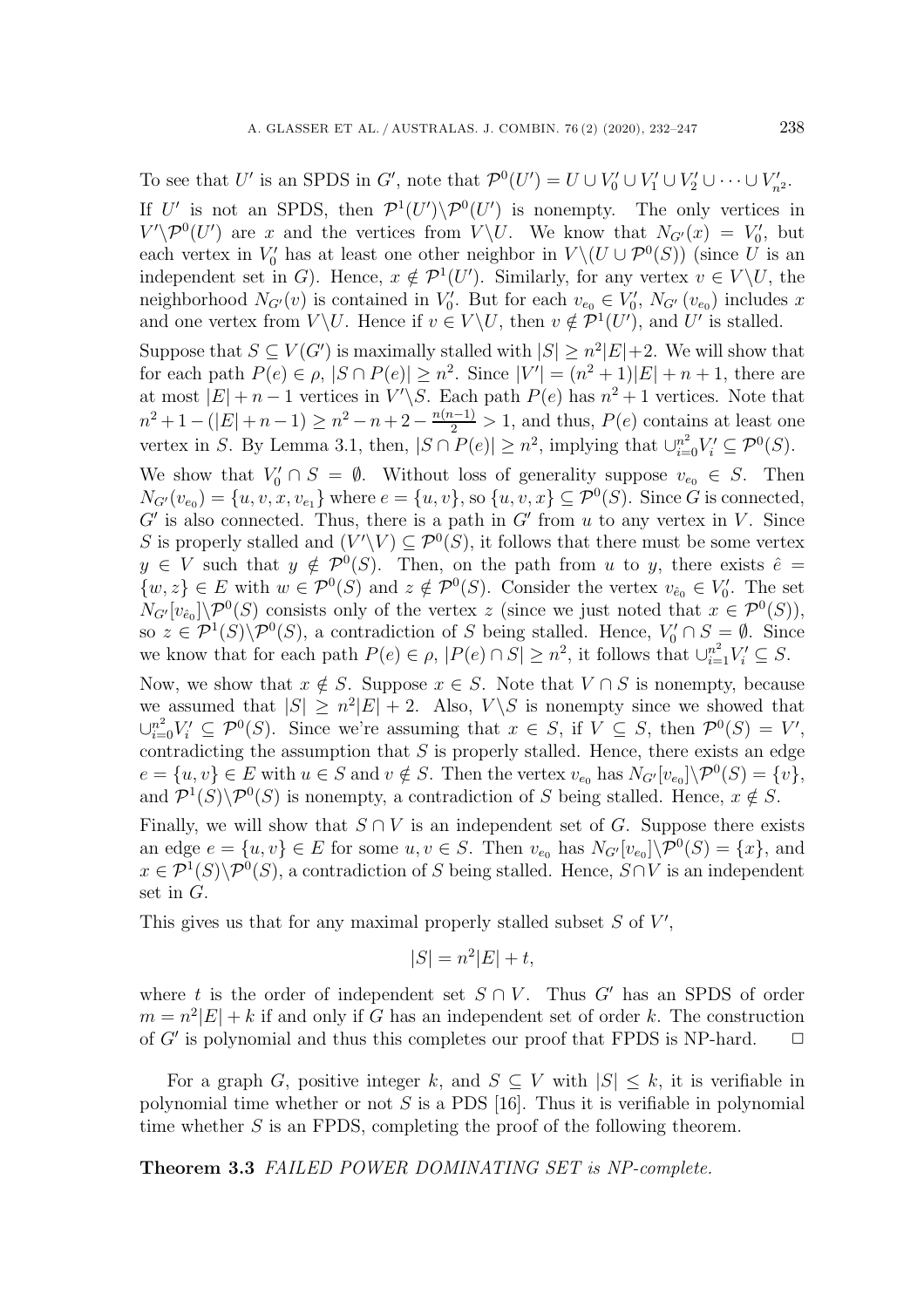## **4 Extreme values**

In this section, we characterize *n*-vertex graphs G with  $\bar{\gamma}_p(G) \geq n-3$ . We also give some results for the case  $\bar{\gamma}_p(G) = 0$ .

### **4.1 High values of**  $\bar{\gamma}_p(G)$

The next observation follows from the definition of PDS.

**Observation 4.1** *If* S *is a PDS of* G, then  $\mathcal{P}^0(S) \setminus S$  *is a zero forcing set of*  $G[V \setminus S]$ *.* 

**Theorem 4.2** Let  $G = (V, E)$  be a simple graph with n vertices. Then we have the *following characterization of graphs with high values of*  $\bar{\gamma}_p(G)$ *.* 

- *1.*  $\bar{\gamma}_p(G) = n 1$  *if and only if* G *has an isolated vertex.*
- 2.  $\bar{\gamma}_p(G) = n 2$  *if and only if* G *contains an isolated edge as a component, and no isolated vertices.*
- *3.*  $\bar{\gamma}_p(G) = n-3$  *if and only if* G *contains no components that are isolated vertices or isolated edges and* G *contains as an induced subgraph one of the following:*
	- <sup>P</sup><sup>3</sup>*, where only the middle vertex in* <sup>P</sup><sup>3</sup> *may be adjacent to other vertices in* V, *or*
	- K<sup>3</sup>*, where at most one of the vertices may be adjacent to other vertices in*

PROOF: If G has an isolated vertex v, let  $S = V \setminus \{v\}$ . Then S is an FPDS, and  $\bar{\gamma}_p(G) = n - 1$ . Conversely, let  $\bar{\gamma}_p(G) = n - 1$ , and let S be an FPDS. If the single vertex  $v \in V \backslash S$  has an edge to some vertex  $u \in S$ , then  $v \in \mathcal{P}^0(S)$ . Hence, v is isolated, completing the proof of part 1.

If G contains no isolated vertices, and one component is  $K_2$  with vertices  $u, v$ , then let  $S = V \setminus \{u, v\}$ . Then S is an FPDS, and  $\bar{\gamma}_p(G) = n - 2$ .

Conversely, suppose  $\bar{\gamma}_p(G) = n - 2$ . We know G contains no isolated vertices. Let S be an FPDS with  $|S| = n - 2$ . Let u, v be the two vertices in  $V \setminus S$ . If u is adjacent be an FPDS with  $|S| = n - 2$ . Let  $u, v$  be the two vertices in  $V \ S$ . If  $u$  is adjacent<br>to some vertex  $w \in S$ , then  $u \in \mathcal{D}^0(S)$ , giving us that all vertices except possibly to some vertex  $w \in S$ , then  $u \in \mathcal{P}^0(S)$ , giving us that all vertices except possibly <br>u are in  $\mathcal{P}^0(S)$ . But then  $u \in \mathcal{P}^1(S)$  implying that S is a PDS. Therefore, peither v are in  $\mathcal{P}^0(S)$ . But then,  $v \in \mathcal{P}^1(S)$ , implying that S is a PDS. Therefore, neither u nor v is adjacent to any vertex in  $S$ , but since there are no isolated vertices, uv forms a copy of  $K_2$ , completing the proof of part 2.

If G does not contain any isolated vertex or component that is  $K_2$ , then  $\bar{\gamma}_p(G) \leq n-3$ . If G contains an induced copy of  $P_3 = \{u, v, w\}$  with edges uv, vw, note that only v may be adjacent to other vertices in V. Let  $S = V \setminus \{u, v, w\}$ . Then it is possible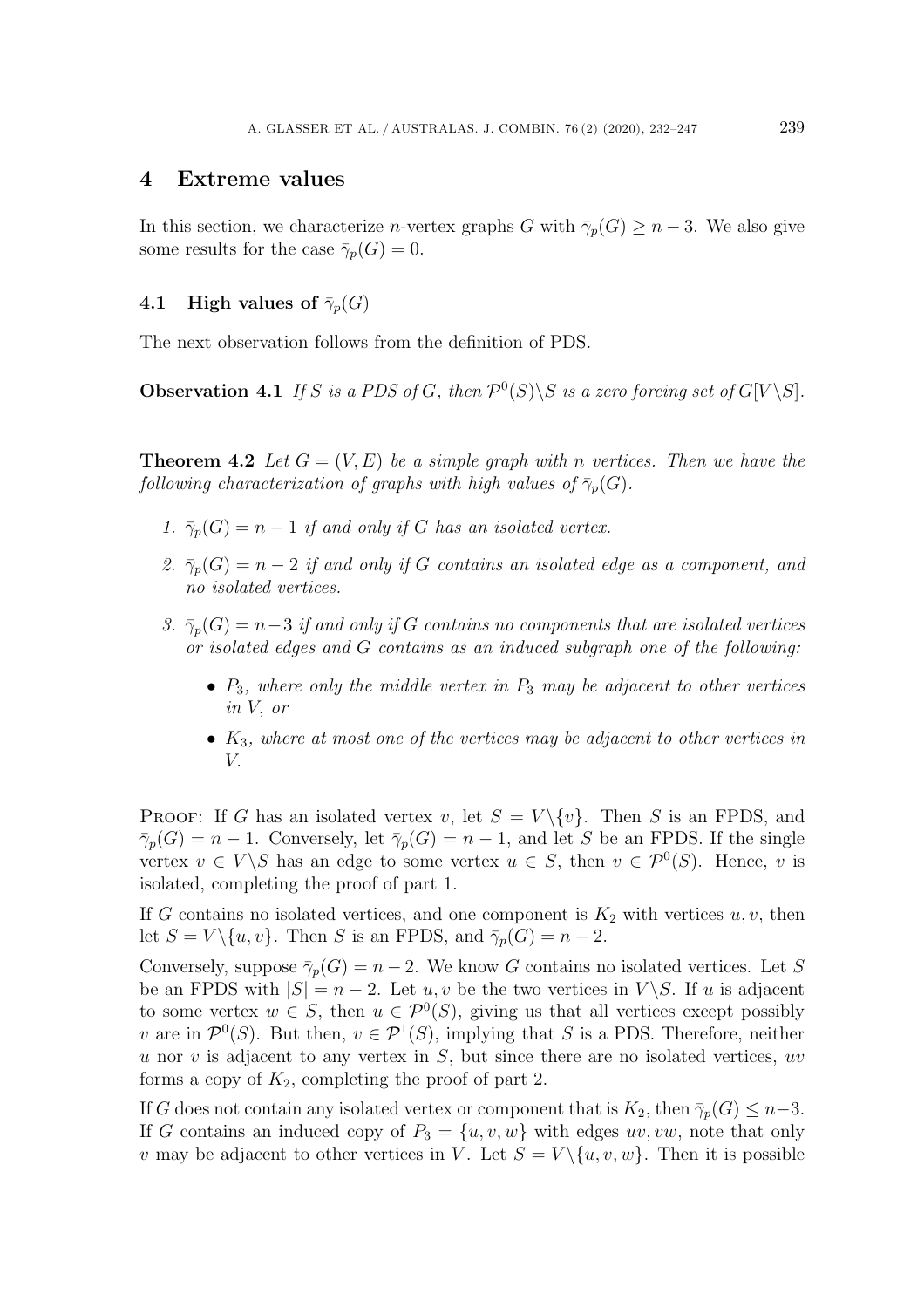that  $v \in \mathcal{P}^0(S)$ , but  $u, w \notin \mathcal{P}^i(S)$  for any  $i \geq 0$  since  $N(u) = N(w) = \{v\}$ . The same holds if  $G[{u, v, w}]$  forms a copy of  $K_3$ .

Conversely, suppose  $\bar{\gamma}_p(G) = n - 3$ , and let S be an FPDS with  $|S| = n - 3$ . Let  $\{u, v, w\} = V \backslash S$ . Suppose  $\{u, v\} \subseteq N(S)$ . Then  $w \notin N(S)$ , because  $w \in N(S)$ implies  $\{u, v, w\} \subseteq \mathcal{P}^0(S)$ . However, since w cannot be an isolated vertex,  $w \in N(u)$ (without loss of generality) but then  $w \in \mathcal{P}^1(S)$ , implying that S is a PDS. Hence, only one of  $\{u, v, w\}$  may be in  $N(S)$ . Without loss of generality, say it is v. Since G has no isolated vertices or  $K_2$  component, and vertices u and w have no neighbors outside of  $\{u, v, w\}$ , then  $G[\{u, v, w\}]$  is either  $K_3$  or  $P_3$ . If it is  $K_3$ , we are done. If it is  $P_3$ , and v has any other neighbors in G, note that v must be the middle vertex. If not,  $\{u, w\} \subseteq \mathcal{P}^2(S)$ , implying S is not an FPDS. This completes the proof of part 3.  $\Box$   $\Box$ 

#### **4.2 Graphs in which every vertex is a PDS**

In this subsection, we present some results on graphs that have  $\bar{\gamma}_p(G) = 0$ . Note that if  $\bar{\gamma}_p(G) = 0$ , then any single vertex is a PDS of G. We use the notation  $\mathcal{P}_G^i(S)$ <br>to indicate  $\mathcal{P}^{i}(S)$  in G only when the graph in question is ambiguous. We also use to indicate  $\mathcal{P}^i(S)$  in G only when the graph in question is ambiguous. We also use<br>the following graph operation. Given graphs  $G_2$  and  $G_2$  the join  $G = G_2 \vee G_2$  of the following graph operation. Given graphs  $G_1$  and  $G_2$ , the *join*  $G = G_1 \vee G_2$  of  $G_1$  and  $G_2$ , has vertex set  $V(G) = V(G_1) \cup V(G_2)$  and edge set  $E(G) = E(G_1) \cup$  $E(G_2) \cup \{ \{u, v\} : u \in V(G_1) \text{ and } v \in V(G_2) \}.$ 

**Lemma 4.3** *For*  $n \geq 2$ ,  $\bar{\gamma}_p(G_1 \vee G_2 \vee \cdots \vee G_n) = 0$  *if and only if for each*  $i = 1, 2, \ldots, p$  *either*  $\bar{\gamma}_p(G_i) = 0$  *or*  $G_i = \overline{K_2}$  $1, 2, \ldots, n$ *, either*  $\bar{\gamma}_p(G_i) = 0$  *or*  $G_i = K_2$ *.* 

PROOF: Let  $G_1$  and  $G_2$  be graphs, and let  $v \in V(G_1)$ . Then  $\mathcal{P}^0_{G_1 \vee G_2}(\{v\}) =$ <br> $\mathcal{P}^0$   $(f_n)$   $\cup$   $\cup$   $(G_2)$  and as a result  $\mathcal{P}^i$   $(f_n)$   $\cup$   $\mathcal{P}^i$   $(f_n)$   $\cup$   $\cup$   $(G_2)$  for any  $i > 0$  $\mathcal{P}_{G_1}^0(\lbrace v \rbrace) \cup V(G_2)$ , and as a result,  $\mathcal{P}_{G_1 \vee G_2}^i(\lbrace v \rbrace) = \mathcal{P}_{G_1}^i(\lbrace v \rbrace) \cup V(G_2)$  for any  $i \geq 0$ ,<br>where  $G = \overline{K}$  in which associated  $\mathcal{P}_{G_1}^1(\lbrace v \rbrace) = V(G) + V(G)$ . Hence, for is a PDS unless  $G_1 = \overline{K_2}$ , in which case  $\mathcal{P}^1_{G_1 \vee G_2}(\{v\}) = V(G_1) \cup V(G_2)$ . Hence,  $\{v\}$  is a PDS<br>in  $G \vee G$  if and only if  $\{v\}$  is a PDS in  $G$  or  $G = \overline{K}$  and similarly for  $G$ in  $G_1 \vee G_2$  if and only if  $\{v\}$  is a PDS in  $G_1$  or  $G_1 = \overline{K_2}$ , and similarly for  $G_2$ . That is,  $\bar{\gamma}_p(G_1 \vee G_2) = 0$  if and only if  $\bar{\gamma}_p(G_1) = 0$  or  $G_1 = \overline{K_2}$ , and  $\bar{\gamma}_p(G_2) = 0$ or  $G_2 = K_2$ . We can use the same argument if  $G_1$  or  $G_2$  is itself the join of two graphs. Hence, by induction,  $\overline{\gamma}_p(G_1 \vee G_2 \vee \cdots \vee G_n) = 0$  if and only if  $\overline{\gamma}_p(G_i) = 0$ <br>or  $G_i = \overline{K_2}$  for each  $i = 1, 2, ..., n$ . or  $G_i = \overline{K_2}$  for each  $i = 1, 2, \ldots, n$ .

In a poster [23], Tostado-Marquez listed several families of graphs that have  $\bar{\gamma}_p = 0$ . For  $n \geq 4$ , a *wheel on* n *vertices*,  $W_n$ , is defined by  $W_n = C_{n-1} \vee \{v\}$ .

**Example 4.4** *The following graphs have*  $\bar{\gamma}_p = 0$  [23].

- *1. a path on n vertices,*  $P_n$  *for*  $n \geq 1$ *,*
- 2. a cycle on *n* vertices,  $C_n$  for  $n \geq 3$ ,
- *3. a complete graph on n vertices,*  $K_n$ , for  $n \geq 1$ ,
- 4. a wheel on *n* vertices,  $W_n$  for  $n \geq 4$ .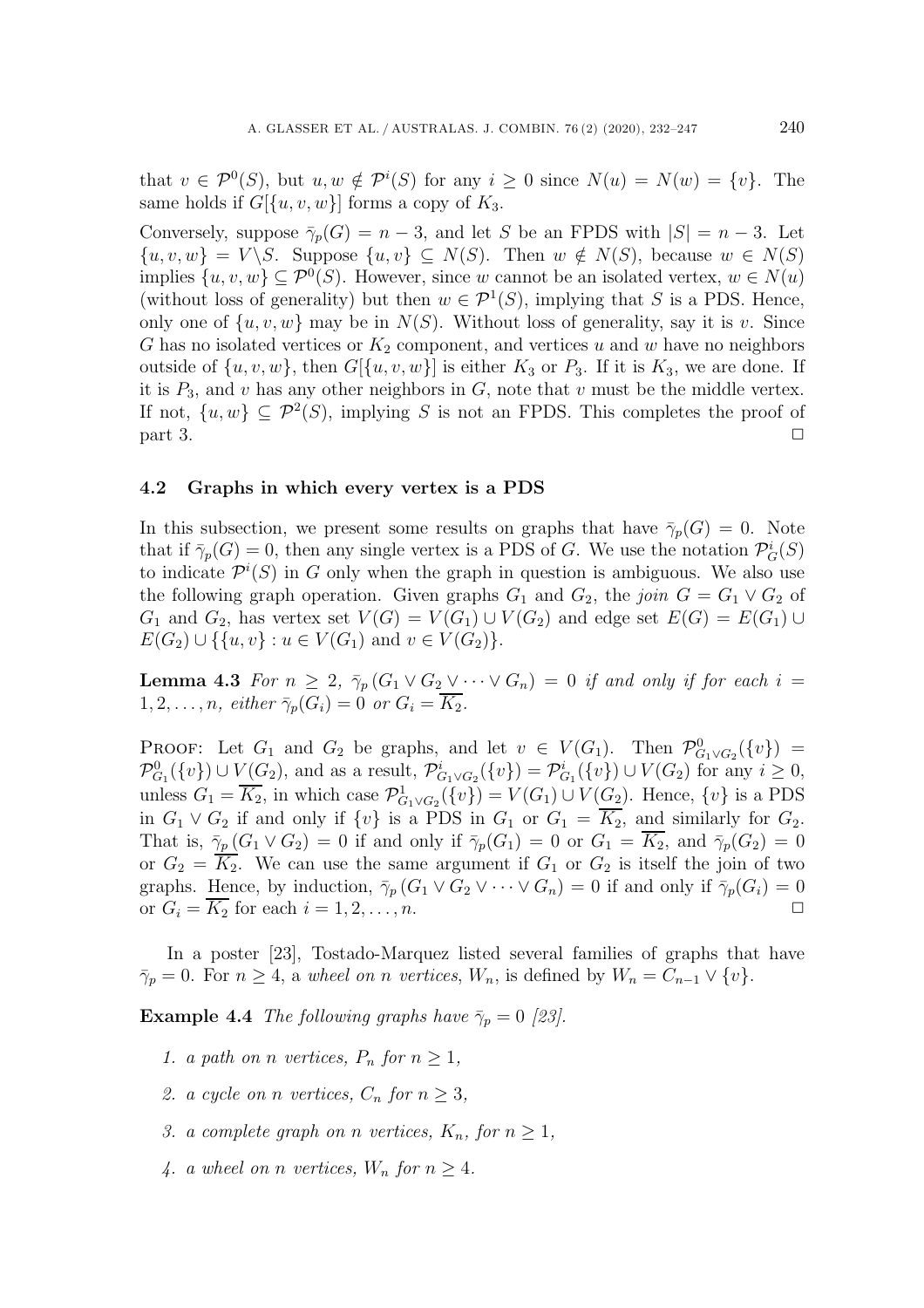Note that the proofs that  $\bar{\gamma}_p(W_n) = 0$  and  $\bar{\gamma}_p(K_n) = 0$  follow immediately by noting that  $\bar{\gamma}_p(G) = 0$  if G consists of a single isolated vertex or  $G = C_n$  for  $n \geq 3$ , and applying Lemma 4.3. We add several families of graphs to this list. An example for item 4 from Theorem 4.6 below is shown in Figure 5. In the proof of Theorem 4.6, we use a property that follows from the definitions of PDS and zero forcing sets:

**Lemma 4.5** *Suppose* G *is a graph, and*  $S \subseteq V$ *. Suppose that for some*  $i \geq 0$ , a *subset*  $S'$  *of*  $\mathcal{P}^i(S)$  *is a zero forcing set of the graph induced by*  $(V \backslash \mathcal{P}^i(S)) \cup S'$ *. Then*  $S$  *is a PDS of C* S *is a PDS of* G*.*

PROOF: For each  $j \geq 0$ ,  $\mathcal{Q}^j(S') \subseteq \mathcal{P}^{i+j}(S)$  in G. Thus, if  $\mathcal{Q}^{\infty}(S') = V(G)$ , then  $\Box$  $\mathcal{P}^{\infty}(S')=V(G).$  $) = V(G).$ 



Figure 5: A graph G with  $\bar{\gamma}_p(G) = 0$  as in Theorem 4.6, item 4.  $S = \{v_3\}$  is shown in blue on the left, followed by  $\mathcal{P}^0(S)$  through  $\mathcal{P}^3(S)$ . Continuing,  $\mathcal{P}^4(S)$  =  $\{v_1, v_2, \ldots, v_8\}$ , and  $\mathcal{P}^5(S) = V$ .

**Theorem 4.6** *If* G *is any of the following graphs, then*  $\bar{\gamma}_p(G)=0$ *.* 

- *1.*  $\overline{C_n}$  *for*  $n > 5$ *,*
- 2.  $\overline{P_n}$  *for*  $n > 4$ *,*
- *3.*  $C_n = v_1v_2...v_nv_1$  *with k chords:*  $\{v_1, v_i\}, \{v_1, v_{i+1}\}, \ldots, \{v_1, v_{i+k-1}\},$  *where*  $i > 3, n > 4, and i + k \leq n - 1.$
- *4.*  $C_n = v_1v_2 \ldots v_nv_1$  *with*  $k+1$  *chords:*  $\{v_1, v_i\}$ ,  $\{v_1, v_{i+1}\}$ , ...,  $\{v_1, v_{i+k-1}\}$ *, and* { $v_2, v_{i-1}$ } *where*  $i \ge 5$ *,*  $n \ge 6$ *, and*  $i + k \le n - 1$ *.*

PROOF: To prove 1, let  $G = \overline{C_n}$  with  $n \geq 5$ , and  $S = \{v\}$  for any vertex  $v \in V(G)$ . Let the two neighbors of v in  $C_n = \overline{G}$  be u and w. In  $G = \overline{C_n}$ , then  $\mathcal{P}^0(S) =$  $V(G)\backslash \{u, w\}$ , and it follows easily that  $\mathcal{P}^1(S) = V(G)$ .

To prove 2, note that if  $G = \overline{P_n}$  with  $n \geq 4$ , and  $S = \{v\}$  for any vertex v with  $deg(v) = 2$  in  $P_n$ , then we can use the same argument as for  $\overrightarrow{C_n}$ . Otherwise, if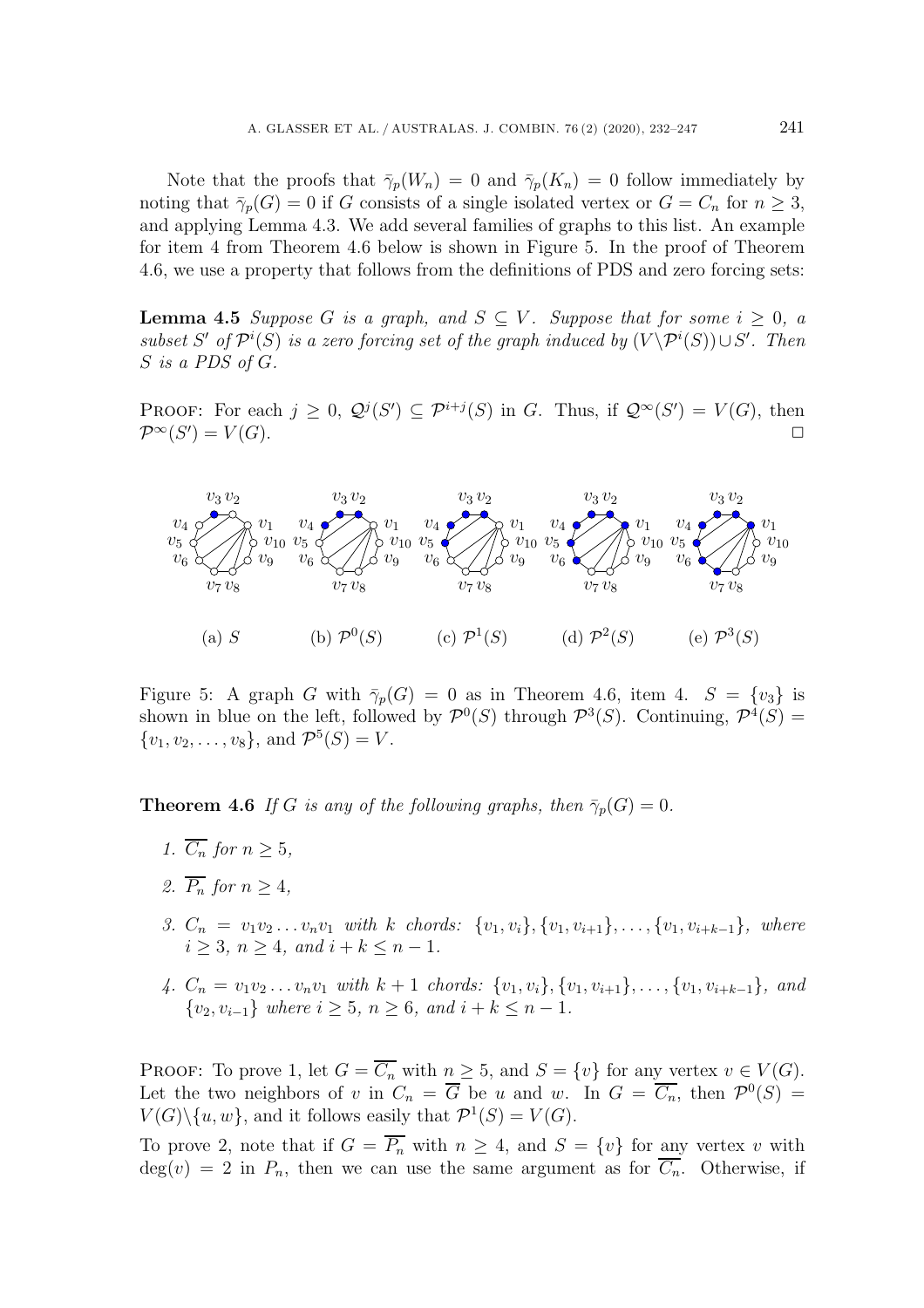$deg(v) = 1$  in  $P_n$ , then  $\mathcal{P}^0(S) = V(G) \setminus \{u\}$  where u is the unique neighbor of v in  $P_n$ . Since  $n \geq 4$ , we see that  $\mathcal{P}^1(S) = V$ , and  $S = \{v\}$  is a PDS.

To prove 3, let  $P_1$  and  $P_2$  be the unique paths from  $v_1$  to  $v_i$  and from  $v_1$  to  $v_{i+k-1}$ , respectively, whose internal vertices all have degree 2. Note that  $\{v_1, v_j, v_{j+1}\}$  is a zero forcing set of G for  $2 \leq j \leq n-1$ . If  $S = \{v_1\}$ , then  $\mathcal{P}^0(S)$  consists of  $v_1, v_2, v_n$ , and  $v_i$  through  $v_{i+k-1}$ , which is a zero forcing set of G. Hence,  $S = \{v_1\}$  is a PDS. Similarly, if  $S = \{v_j\}$  where  $i \leq j \leq i + k - 1$ , then  $\mathcal{P}^0(S)$  includes  $v_1, v_{j-1}, v_j$ , and  $v_{i+1}$ , a zero forcing set of G. Hence  $S = \{v_i\}$  is a PDS. Finally, suppose  $S = \{u\}$ for an internal vertex of  $P_1$  or  $P_2$ . There exists j such that  $v \in \mathcal{P}^j(S)$ , and both neighbors of u on the cycle are also in  $\mathcal{P}^{j}(S)$ , so  $\mathcal{P}^{j}(S)$  is a zero forcing set, and it follows by Lemma 4.5 that  $S = \{u\}$  is a PDS.

To prove 4, note that  $\{v_1, v_j, v_{j+1}\}$  is a zero forcing set of G for  $2 \leq j \leq n-1$ . Let  $P_1$ denote the path with all internal vertices of degree 2 from  $v_2$  to  $v_{i-1}$ , and  $P_2$  the similar path from  $v_{i+k-1}$  to  $v_1$ . If  $S = \{v_1\}$ , then  $\mathcal{P}^0(S)$  contains  $v_1$  and  $\{v_j, i \leq j \leq i+k-1\}$ , which is a zero forcing set of G; hence  $S = \{v_1\}$  is a PDS. Similarly, if  $S = \{v_\ell\}$  for  $\ell \in I_2$  i  $i+1$  if  $k-1$  in then  $\mathcal{D}^0(S)$  contains  $\{v_1, v_2, v_3\}$  for some i. a zero  $\ell \in \{2, i, i+1, \ldots, i+k-1, n\}$ , then  $\mathcal{P}^0(S)$  contains  $\{v_1, v_j, v_{j+1}\}$  for some j, a zero forcing set. Thus,  $S = \{v_\ell\}$  for  $\ell \in \{2, i, i+1, \ldots, i+k-1, n\}$  is a PDS. Suppose  $S = \{v_{\ell}, v_{\ell}\}$  Then  $\mathcal{D}^0(S) = \{v_{\ell}, v_{\ell}\}$  Since  $v_{\ell}$  a has a unique neighbor  $S = \{v_{i-1}\}.$  Then  $\mathcal{P}^0(S) = \{v_{i-2}, v_{i-1}, v_i, v_2\}.$  Since  $v_{i-2}$  has a unique neighbor  $v_{i-3}$  outside of  $P^0(S)$ , the next vertex along  $P_1, \mathcal{P}^1(S) = \{v_{i-3}, v_{i-2}, v_{i-1}, v_i, v_2\}.$ This continues for all internal vertices of  $P_1$ , giving us that for some  $\ell$ ,  $\mathcal{P}^{\ell}(S) = V(P_1) + I_{21}$ . Since  $v_1$  is the only neighbor of  $v_2$  outside of  $\mathcal{P}^{\ell}(S)$ ,  $v_1 \in \mathcal{P}^{\ell+1}(S)$ , so  $V(P_1) \cup \{v_i\}$ . Since  $v_1$  is the only neighbor of  $v_2$  outside of  $\mathcal{P}^{\ell}(S)$ ,  $v_1 \in \mathcal{P}^{\ell+1}(S)$ , so  $\mathcal{P}^{\ell+1}(S)$  includes at loss two adjacent vertices in  $G$  as well as  $v_1$ , which is a zero  $\mathcal{P}^{\ell+1}(S)$  includes at least two adjacent vertices in G as well as  $v_1$ , which is a zero<br>forcing set Hence  $S = \{v_1, v_2\}$  is a PDS. If  $S = \{v_1\}$  where  $u \in V(P_1)$  or  $u \in V(P_2)$ forcing set. Hence,  $S = \{v_{i-1}\}\$ is a PDS. If  $S = \{u\}$  where  $u \in V(P_1)$  or  $u \in V(P_2)$ , there exists  $\ell$  such that  $\mathcal{P}^{\ell}(S)$  contains all vertices in  $P_1$  and the vertex  $v_1$ , or all vertices in  $P_2$  (which includes  $v_1$ ). This is a zero forcing set: hence  $S = \ell v_1$  is a PDS vertices in  $P_2$  (which includes  $v_1$ ). This is a zero forcing set; hence  $S = \{u\}$  is a PDS<br>for any  $u \in V(P_1)$  or  $V(P_2)$ . For an example, see Figure 5 for any  $u \in V(P_1)$  or  $V(P_2)$ . For an example, see Figure 5.

Note that if  $G$  is disconnected, then the vertices of any single component form an FPDS of G, giving us the following observation.

#### **Observation 4.7** *If*  $\bar{\gamma}_p(G) = 0$ *, then G is connected.*

In a connected graph G, a vertex  $v \in V$  is a *cut-vertex* if  $G[V \setminus \{v\}]$  is disconnected. The *path cover number* of a graph  $G$ , denoted  $P(G)$ , is the minimum number of vertex disjoint paths, each of which is an induced subgraph of  $G$ , that contain all vertices of G. Hogben [18, Theorem 2.13] showed that  $P(G) \leq Z(G)$ , which leads to the next theorem.

**Theorem 4.8** *Suppose*  $\bar{\gamma}_p(G) = 0$  *and* G *has either a vertex of degree one or a cut-vertex. Then*  $G = P_n$  *for some*  $n \geq 1$ *.* 

PROOF: Suppose G has a vertex v of degree one, and  $\bar{\gamma}_p(G) = 0$ . Then  $\mathcal{P}^0(\{v\}) =$  $\{u, v\}$  where u is the unique neighbor of v. By Observation 4.1,  $\{u\}$  is a zero forcing set of  $G[V \setminus \{v\}]$ . Thus  $Z(G[V \setminus \{v\}]) = 1$ , and by [18, Theorem 2.13], since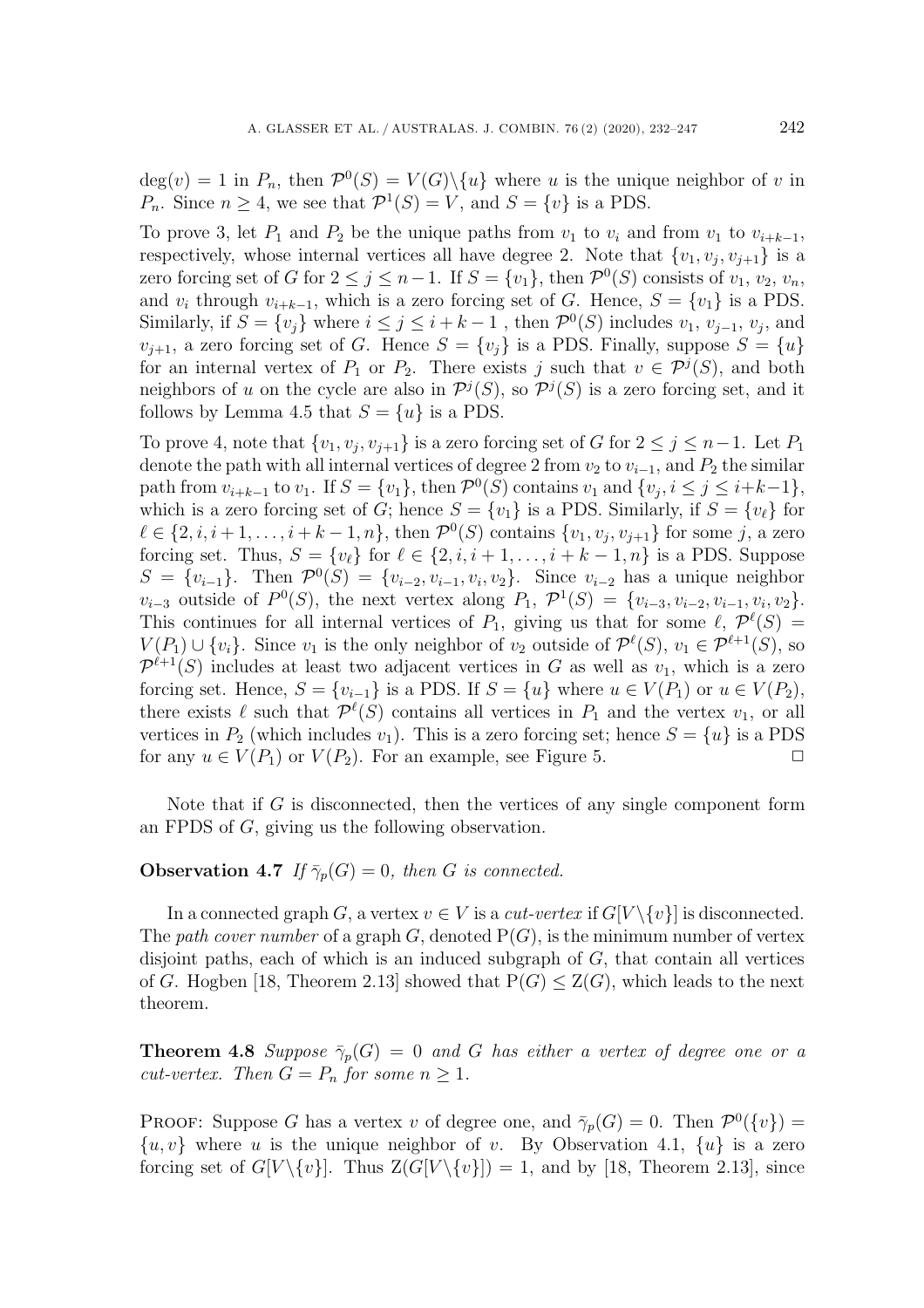$P(G) \leq Z(G), P(G[V \setminus \{v\}]) = 1.$  Hence,  $G[V \setminus \{v\}]$  is a path, and consequently, G is as well.

Suppose G has a cut-vertex v. Let  $u \in V$  with  $u \neq v$ , and let  $\mathcal{K}_u$  be the component of  $G[V\setminus\{v\}]$  containing u. Let vertex w be in a different component,  $\mathcal{K}_w$ of  $G[V\setminus\{v\}]$ . By assumption, both  $\{u\}$  and  $\{w\}$  are PDS. Then there exists some j such that  $v \in \mathcal{P}^{j}(\{u\})$ , and all other vertices in  $\mathcal{P}^{j}(\{u\})$  are in the component  $\mathcal{K}_u$ . Then  $|N(v)\setminus V(\mathcal{K}_w)|=1$ , because we assumed that  $|N(v)\setminus V(\mathcal{K}_w)|\geq 1$ , and if  $|N(v)\setminus V(\mathcal{K}_w)| \geq 2$ , then  $\{u\}$  is an FPDS. Since we can make the same argument using w instead of u, we know that v has exactly two neighbors:  $u' \in V(\mathcal{K}_u)$  and  $w' \in V(\mathcal{K}_w)$ . The set  $S' = \{v\}$  is a PDS by assumption. Then  $\mathcal{P}^0(S') = \{u', v, w'\}$ .<br> $G[V \setminus I_v]$  consists of two components  $K$  and  $K$  so  $\{u'\}$  is a zero forcing set of  $K$  $G[V \setminus \{v\}]$  consists of two components,  $\mathcal{K}_u$  and  $\mathcal{K}_w$ , so  $\{u'\}$  is a zero forcing set of  $\mathcal{K}_u$ <br>and  $\{w'\}$  is a zero forcing set of  $\mathcal{K}$ . Thus  $\mathcal{K}$  is a path with end vertex  $u'$  and  $\mathcal{K}$ and  $\{w'\}$  is a zero forcing set of  $\mathcal{K}_w$ . Thus,  $\mathcal{K}_u$  is a path with end vertex  $u'$ , and  $\mathcal{K}_w$ <br>is a path with end vertex  $w'$ . It follows that  $C-P$ is a path with end vertex w'. It follows that  $G = P_n$ .

# **5** Values of  $\bar{\gamma}_p(G)$  for special graphs

In this section, we determine the value of  $\bar{\gamma}_p(G)$  for some specific graph families.

**Theorem 5.1** *The failed power domination number of the complete bipartite graph*  $K_{m,n}$  *with*  $m \geq n \geq 1$  *is given by* 

$$
\bar{\gamma}_p(K_{m,n}) = \begin{cases} m-2 & \text{if } m \ge 2\\ 0 & \text{otherwise.} \end{cases}
$$

PROOF: If  $m = 1, G = K_2$ , clearly resulting in  $\bar{\gamma}_p(G) = 0$ . If  $m = n = 2, K_{m,n} = C_4$ , so  $\overline{\gamma}_p(K_{m,n}) = 0$  by Example 4.4, item 2. If  $n = 1$  but  $m \geq 2$ , then  $\overline{\gamma}_p(K_{m,n}) = m-2$ by Theorem 4.2, item 3.

Assume  $m \geq n \geq 2$  and let  $S \subseteq V_1$  with  $|S| = m - 2$ . Let  $u, v$  be the vertices in  $V_1 \backslash S$ . Then  $\mathcal{P}^0(S) = S \cup V_2$ , and  $V \backslash \mathcal{P}^0(S) = \{u, v\}$ . Since  $N(u) = N(v) = V_2$ ,  $\mathcal{P}^{\infty}(S) = \mathcal{P}^{0}(S)$ , S is stalled, and  $\bar{\gamma}_{p}(G) \geq m-2$ . Note that if S consists of vertices in both  $V_1$  and  $V_2$ , then  $\mathcal{P}^0(S) = V$ , so if S is an FPDS,  $S \subseteq V_1$  or  $S \subseteq V_2$ . Then  $|S| \le m - 2$  because if  $|S| > m - 2$ , then  $\mathcal{P}^1(S) = V$ . Hence  $\bar{\gamma}_n(G) = m - 2$ .  $|S| \leq m - 2$  because if  $|S| > m - 2$ , then  $\mathcal{P}^1(S) = V$ . Hence  $\overline{\gamma}_p(G) = m - 2$ .



Figure 6: A ladder graph,  $P_9 \Box P_2$  with FPDS S in blue on the left and  $\mathcal{P}^0(S)$  in blue on the right on the right.

For graphs G and H, we denote by  $G \Box H$  the *Cartesian product* of G and H,<br>are  $V(G \Box H) = V(G) \times V(H)$ . If  $u_1, u_2 \in V(G)$  and  $v_2, v_2 \in V(H)$ , then  $(u_1, v_2)$ . where  $V(G \Box H) = V(G) \times V(H)$ . If  $u_1, u_2 \in V(G)$  and  $v_1, v_2 \in V(H)$ , then  $(u_1, v_1)$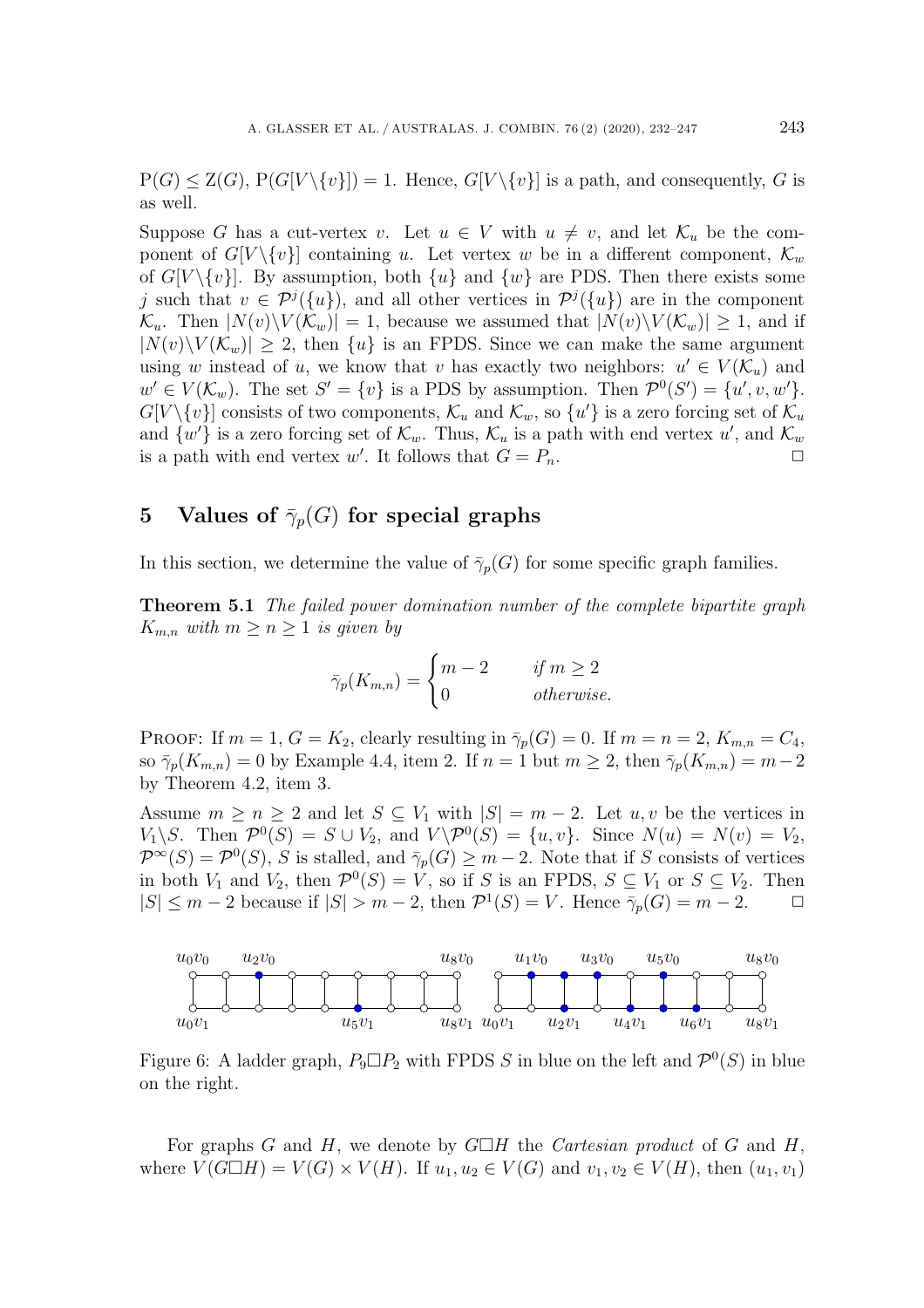is adjacent to  $(u_2, v_2)$  in  $G \square H$  if and only if  $u_1 = u_2$  in G and  $\{v_1, v_2\} \in E(H)$ , or  ${u_1, u_2} \in E(G)$  and  $v_1 = v_2$  in H. Here, we write  $u_i v_j$  for vertex  $(u_i, v_j)$  for brevity.

A *ladder graph* is the graph  $P_n \Box P_2$  for  $n \geq 2$ . Each copy of  $P_2$  is called a *rung*.

**Theorem 5.2** *For the ladder graph*  $G = P_k \square P_2$  *with*  $k \geq 4$ ,  $\bar{\gamma}_p(G) = \left\lceil \frac{k-4}{3} \right\rceil$ *.* 

PROOF: Let the vertices of  $P_k$  be denoted by  $u_i$ ,  $0 \le i \le k-1$ , and the vertices of  $P_2$  by  $v_j$ ,  $j = 0$  or 1. Define  $S \subseteq V(P_k \square P_2)$  by  $u_i v_j \in S$  if and only if  $i \equiv 2 \mod 3$ <br>with  $2 \le i \le k-3$  and  $i \equiv i \mod 2$  as in Figure 6. Then  $|S| = \lceil \frac{k-4}{3} \rceil$ . We show with  $2 \le i \le k-3$  and  $j \equiv i \mod 2$ , as in Figure 6. Then  $|S| = \left\lceil \frac{k-4}{3} \right\rceil$ . We show that S is an FPDS. Suppose that  $u_i v_j \in \mathcal{P}^0(S)$ . If  $u_i v_j \in S$ , then  $N(u_i v_j) \subseteq \mathcal{P}^0(S)$ . Otherwise, if  $u_i v_j \in \mathcal{P}^0(S) \backslash S$ , then  $u_i v_j$  has exactly two neighbors in  $V \backslash \mathcal{P}^0(S)$ , namely  $u_{i-1}v_j$  or  $u_{i+1}v_j$ , and  $u_iv_{j'}$  where  $j' \equiv (j+1) \mod 2$ . Thus  $\mathcal{P}^{\infty}(S) = \mathcal{P}^0(S)$ ;<br>that is S is an SPDS giving us  $\overline{\alpha}(G) > \lceil \frac{k-4}{2} \rceil$ that is, S is an SPDS, giving us  $\overline{\gamma}_p(G) \geq \lceil \frac{k-4}{3} \rceil$ .

To show that  $\bar{\gamma}_p(G) \leq \lceil \frac{k-4}{3} \rceil$ , note that if  $\{u_0v_0, u_0v_1\} \subseteq Z$ , then Z is a zero forcing<br>set and similarly for  $\{u_0, u_1, u_2\}$ . If  $u_0v_1 \in S$  note that  $\{u_0v_0, u_0v_1\} \subset \mathcal{D}^0(S)$ set, and similarly for  $\{u_{k-1}v_0, u_{k-1}v_1\}$ . If  $u_0v_j \in S$ , note that  $\{u_0v_0, u_0v_1\} \subseteq \mathcal{P}^0(S)$ , which implies that  $\mathcal{P}^0(S)$  is a zero forcing set, and S is a PDS, and similarly for the case that  $u_{k-1}v_i \in S$ . Further, if  $u_1v_i \in S$ , then  $\{u_0v_i, u_1v_i\} \subseteq \mathcal{P}^0(S)$ , and  ${u_0v_0, u_0v_1, u_1v_j} \subseteq \mathcal{P}^1(S)$ , meaning that  $\mathcal{P}^1(S)$  is a zero forcing set, and S is a PDS, and similarly for  $u_{k-2}v_i \in S$ . Thus, if S is an FPDS,  $u_iv_i \notin S$  for  $i \in \{0, 1, k-2, k-1\}$ and  $j \in \{0,1\}$ . That is, no vertices from the first two or last two rungs of the ladder are in any FPDS.

Also, if  $\{u_i v_0, u_i v_1, u_{i+1} v_0, u_{i+1} v_1\} \subseteq Z$  for any  $i \leq k-2$  (that is, if all vertices from two consecutive rungs are in  $Z$ ), then  $Z$  is a zero forcing set. Thus, if  $S$ is an FPDS with  $u_i v_j \in S$ , then  $u_{i-1} v_j, u_{i-1} v_j, u_{i+1} v_j, u_{i+1} v_{j'} \notin S$ , and further,<br> $u_{i-2} u_{i+1} u_{i+2} u_{i+1} \notin S$  for  $i' = i \mod 2$ . Suppose that  $u_i v_i, u_{i+2} v_i \in S$  for  $2 \le i \le k-5$  $u_{i-2}v_j, u_{i+2}v_{j'} \notin S$  for  $j' \equiv j \mod 2$ . Suppose that  $u_iv_j, u_{i+2}v_j \in S$  for  $2 \le i \le k-5$ <br>and  $i-1$  or  $2$ . Then  $\{u_iv_j, u_{i+2}v_j, u_{i+2}v_j, u_{i+2}v_j\} \subset \mathcal{D}^0(S)$  where  $i' = (i+1)$ and  $j = 1$  or 2. Then  $\{u_i v_j, u_i v_{j'}, u_{i+1} v_j, u_{i+2} v_j, u_{i+2} v_{j'}\} \subseteq \mathcal{P}^0(S)$  where  $j' = (j + 1)$ <br>mod 2. Since  $u_{i+2}v_j$  is the only perchange of  $u_{i+2}v_j$  outside of  $\mathcal{P}^0(S)$ ,  $u_{i+2}v_j \in \mathcal{P}^1(S)$ mod 2. Since  $u_{i+1}v_{j'}$  is the only neighbor of  $u_{i+1}v_j$  outside of  $\mathcal{P}^0(S)$ ,  $u_{i+1}v_j \in \mathcal{P}^1(S)$ ,<br>giving us that  $\{u_{i+1}v_{i+1}u_{i+1}u_{i+2}u_{i+1}u_{i+2}u_{i+2}u_{i+1}u_{i+2}u_{i+1}u_{i+1}u_{i+2}u_{i+1}u_{i+1}u_{i+2}u_{i$ giving us that  $\{u_i v_j, u_i v_{j'}, u_{i+1} v_j, u_{i+1} v_{j'}, u_{i+2} v_j, u_{i+2} v_{j'}\} \subseteq \mathcal{P}^1(S)$ . This forms a zero<br>forcing set of G: hance S is a PDS. Thus, if S is an EPDS with  $u_i v_i, u_i u_{i'} \in S$ , then forcing set of G; hence, S is a PDS. Thus, if S is an FPDS with  $u_i v_j, u_{i'} v_{j'} \in S$ , then  $|i - i'| > 3$ . That is  $\bar{\gamma}(G) < \lceil \frac{k-4}{3} \rceil$  $|i - i'| \ge 3$ . That is,  $\overline{\gamma}_p(G) \le \lceil \frac{k-4}{3} \rceil$  $\frac{-4}{3}$ .

In the proof of the next theorem, we refer to copies of  $K_k$  in  $K_k \Box P_\ell$ as *layers*.

**Theorem 5.3** *For the graph*  $G = K_k \square P_\ell$  *with*  $k, \ell \geq 3, \bar{\gamma}_p(G) = (k-2) \lfloor \frac{\ell-1}{2} \rfloor$ *.* 

PROOF: Let the vertices of  $K_k$  be denoted  $w_i$ ,  $0 \le i \le k-1$ , and the vertices of  $P_\ell$  denoted  $x_i$ ,  $0 \le i \le \ell-1$ , Define  $S \subset V(K, \square P_\ell)$  by  $w, x_i \in S$  if and only if  $i \le k-3$  and noted  $x_j, 0 \le j \le \ell - 1$ . Define  $S \subseteq V(K_k \square P_\ell)$  by  $w_i x_j \in S$  if and only if  $i \le k-3$  and i is over left is order with  $j \le \ell - 1$ . Then  $\mathcal{D}^0(S) = V(G \square H) \setminus (f_{j_1}, f_{j_2}) \ge k - 2$  and i is even left j is odd with  $j < \ell - 1$ . Then  $\mathcal{P}^0(S) = V(G \Box H) \setminus (\{w_i x_j | i \ge k - 2 \text{ and } j \text{ is even}\} \cup$ <br> $\{w_i x_{i+1} | \text{ for any } i \text{ if } \ell \text{ is even}\}$  If  $w_i x_i \in \mathcal{D}^0(S)$  with i even then  $w_i x_i$  is adjacent  $\{w_ix_{\ell-1}\}\$ for any *i* if  $\ell$  is even $\}$ ). If  $w_ix_j \in \mathcal{P}^0(S)$  with j even, then  $w_ix_j$  is adjacent<br>to  $w_{\ell-1}$  and  $w_{\ell-1}$  if  $w_ix_j \in S$  with *i* odd and  $i < k-2$  then  $N(w_ix_j) \subset \mathcal{D}^0(S)$ . to  $w_{k-2}x_j$  and  $w_{k-1}x_j$ ; if  $w_ix_j \in S$  with j odd and  $i < k-2$ , then  $N(w_ix_j) \subseteq \mathcal{P}^0(S)$ ; if  $w_i x_j \in \mathcal{P}^0(S)$  with j odd and  $i \geq k-2$ , then  $w_i x_j$  is adjacent to vertices  $w_i x_{j-1}$ and  $w_i x_{i+1}$ , both of which are not in  $\mathcal{P}^0(S)$ . Hence  $\mathcal{P}^1(S) = \mathcal{P}^0(S)$ , and S is an FPDS with  $|S| = (k-2) \left\lfloor \frac{\ell-1}{2} \right\rfloor$ , giving us  $\overline{\gamma}_p(G) \ge (k-2) \left\lfloor \frac{\ell-1}{2} \right\rfloor$ .

Next we show that  $\overline{\gamma}_p(G) \le (k-2) \left\lfloor \frac{\ell-1}{2} \right\rfloor$ . Consider any  $S' \subseteq V(K_k \square P_\ell)$ <br>if any of the following conditions holds then  $S'$  is a PDS ). Note that if any of the following conditions holds, then  $S'$  is a PDS.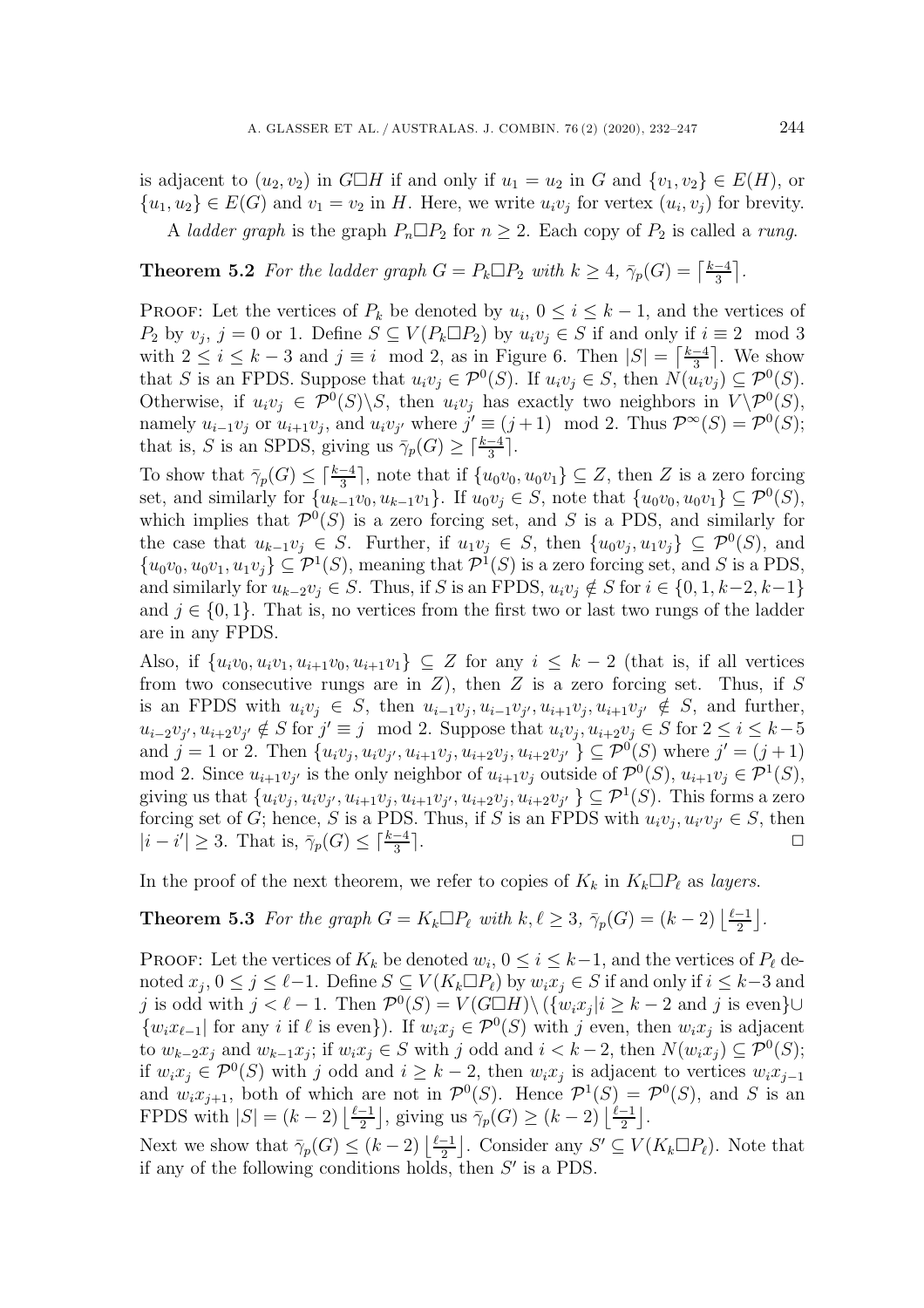- (c1)  $w_i x_0 \in S'$  or  $w_i x_{\ell-1} \in S'$  for any *i*.
- (c2)  $w_i x_1 \in S'$  for all but one *i*, or  $w_i x_{\ell-2} \in S'$  for all but one *i*.<br>  $\begin{bmatrix} \epsilon & 0 \end{bmatrix}$  with  $\epsilon \in S'$  for all  $w_i x_{\ell-2} \in S'$  for all  $i \neq j$ .
- (c3)  $w_h x_j \in S'$  and  $w_i x_{j+1} \in S'$  for any  $h, i, j$ .
- (c4)  $w_i x_j \in S'$  for all i and for some j.
- (c5)  $w_ix_j \in S'$  for some j and all but one i, and  $w_hx_{j-2} \in S'$  or  $w_hx_{j+2} \in S'$  for any h.
- (c6)  $w_ix_j \in S'$  for some j and all i except  $i = \hat{i}$ , and  $w_hx_{j-3} \in S'$  or  $w_hx_{j+3} \in S'$  for any h, where  $h \neq \hat{\imath}$ .

If  $\ell = 3$ , the result follows immediately by (c1) and (c2), so we assume  $\ell \geq 4$ . We first assume  $k \geq 4$ . Let H be a subgraph of G induced by the vertices of four consecutive layers of G and let  $S_H$  denote S' restricted to H. We will show that if S'<br>is an EPDS, then  $|S'|\leq 2(k-2)$ . Note that if S' is a PDS of H, then S' is a PDS is an FPDS, then  $|S'_H| \leq 2(k-2)$ . Note that if  $S'_H$  is a PDS of H, then S' is a PDS of G. By  $(c, 3)$ , at most two layers of H can have vertices in S'. If each has less than of G. By (c3), at most two layers of H can have vertices in S'. If each has less than  $k = 1$  vertices in S' then  $|S'|\leq 2(k-2)$ . By (c4), the only remaining possibility  $k-1$  vertices in S', then  $|S'_H| \leq 2(k-2)$ . By (c4), the only remaining possibility<br>is that some layer i of H has  $k-1$  vertices in S', but by (c5) and (c6), then there is that some layer j of H has  $k-1$  vertices in  $S'$ , but by (c5) and (c6), then there is at most one vertex outside of layer i in  $S'$  giving us  $|S'| \le k$ . Since we assume is at most one vertex outside of layer j in  $S'_H$ , giving us  $|S'_H| \leq k$ . Since we assume<br>for this part of the proof that  $k > 4$  it follows that  $|S'| \leq 2(k-2)$  and since H for this part of the proof that  $k \geq 4$ , it follows that  $|S'_H| \leq 2(k-2)$ , and since H<br>consists of any consecutive four layers of G it follows that any EPDS S of G has consists of any consecutive four layers of  $G$ , it follows that any FPDS  $S$  of  $G$  has  $S \leq (k-2) \left\lfloor \frac{\ell-1}{2} \right\rfloor.$ 

Finally, if  $k = 3$  we show that  $\overline{\gamma}_p(G) \leq \lfloor \frac{\ell-1}{2} \rfloor$ . Call a layer with s vertices from  $S'$  an e-layer. If  $S'$  is an EPDS and all layers are 0- or 1-layers, then (c1) and (c  $S'$  an s-*layer*. If S' is an FPDS and all layers are 0- or 1-layers, then (c1) and (c 3) imply that  $|S'| \leq \lfloor \frac{\ell-1}{2} \rfloor$ . If there are any 3-layers, then S' is a PDS by (c4).<br>The only remaining case is that some layer is a 2-layer. By (c3) and (c5) two The only remaining case is that some layer is a 2-layer. By  $(c3)$  and  $(c5)$ , two layers immediately before the first occurring 2-layer and immediately after the last occurring 2-layer are 0-layers. Also, any closest pair of 2-layers (that is, a pair of 2 layers with no other 2-layers between them) must have at least three 0-layers between them. Together, these constraints imply that if S' is an FPDS, then  $|S'| \leq \lfloor \frac{\ell-1}{2} \rfloor$ .  $\Box$ 

#### **6 Future work**

While we were able to produce a list of graphs that have  $\bar{\gamma}_p(G) = 0$  (where every single vertex is itself a PDS), a complete description of all such graphs is still open. The zero forcing number of trees has been related to other parameters such as the path cover number [2], and a technique for determining the zero forcing number of a graph with a cut-vertex was also described [21]. Achieving similar results for the failed power domination number of a graph should be a feasible task. Many parameters in zero forcing, especially related to minimum rank, are investigated for their adherence to a property known as the *Graph Complement Conjecture* which states that the sum of the parameter on G and on the complement graph  $\overline{G}$  is bounded by  $|V(G)|$  plus a small constant. For minimum rank,  $mr(G)$ , the conjecture is:  $mr(G) + mr(G)$  $|V(G)|+2$ . Originally mentioned at an American Institute for Mathematics workshop [3], it formally appeared in [7]. It is natural, and likely challenging, to investigate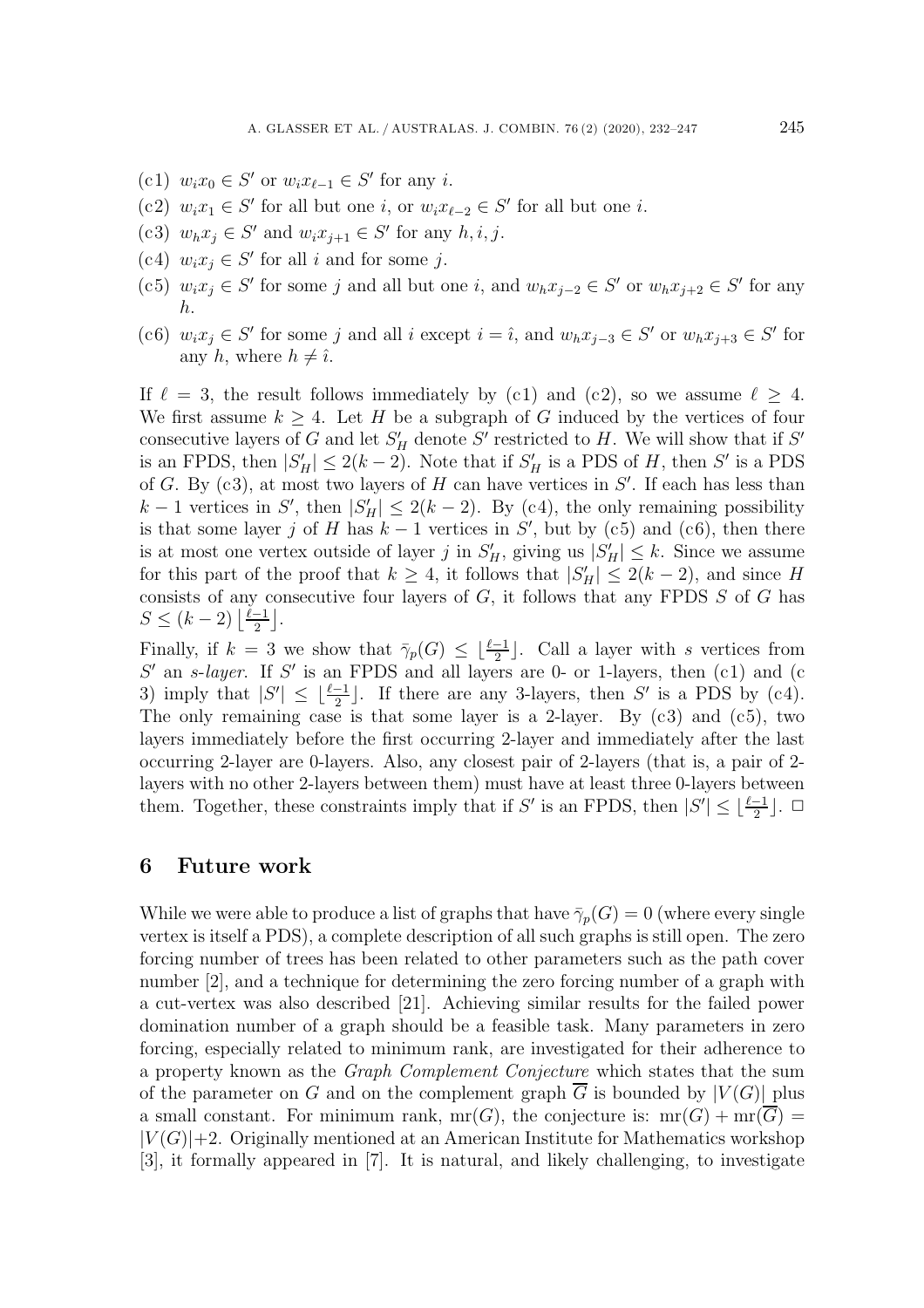whether there is any similar relationship among power dominating numbers or failed power dominating numbers of graphs and their complements.

# **References**

- [1] A. Aazami, Domination in graphs with bounded propagation: algorithms, formulations and hardness results, *J. Comb. Optim.* **19** (4) (2010), 429–456.
- [2] AIM Minimum Rank-Special Graphs Work Group, Zero forcing sets and the minimum rank of graphs, *Linear Algebra Appl.* **428** (7) (2008), 1628–1648.
- [3] American Institute of Mathematics Workshop, *Spectra of Families of Matrices described by Graphs, Digraphs, and Sign Patterns*, Palo Alto, CA, (2006), Webpage: http://aimath.org/pastworkshops/matrixspectrum.html.
- [4] T. Ansill, B. Jacob, J. Penzellna and D. Saavedra, Failed skew zero forcing on a graph, *Linear Algebra Appl.* **509** (2016), 40–63.
- [5] T. L. Baldwin, L. Mili, M. B. Boisen and R. Adapa, Power system observability with minimal phasor measurement placement, *IEEE Trans. Power Syst.* **8** (2) (1993), 707–715.
- [6] F. Barioli, W. Barrett, S. M. Fallat, H. T. Hall, L. Hogben, B. Shader, P. van den Driessche and H. van der Holst, Zero forcing parameters and minimum rank problems, *Linear Algebra Appl.* **433** (2) (2010), 401–411.
- [7] F. Barioli, W. Barrett, S. M. Fallat, H. T. Hall, L. Hogben and H. van der Holst, On the graph complement conjecture for minimum rank, *Linear Algebra Appl.* **436** (12) (2012), 4373–4391.
- [8] K. F. Benson, D. Ferrero, M. Flagg, V. Furst, L. Hogben, V. Vasilevska and B. Wissman, Zero forcing and power domination for graph products, *Australas. J. Combin.* **70** (2018), 221–235.
- [9] D. J. Brueni and L. S. Heath, The PMU placement problem, *SIAM J. Discrete Math.* **19** (3) (2005), 744–761.
- [10] D. Burgarth and V. Giovannetti, Full control by locally induced relaxation, *Phys. Rev. Lett.* **99** (10) (2007), 100501.
- [11] G. Chartrand, L. Lesniak and P. Zhang, *Graphs & Digraphs*, Chapman and Hall/CRC (2010).
- [12] D. Ferrero, L. Hogben, F. H. J. Kenter and M. Young, Note on power propagation time and lower bounds for the power domination number, *J. Comb. Optim.* **34** (3) (2017), 736–741.